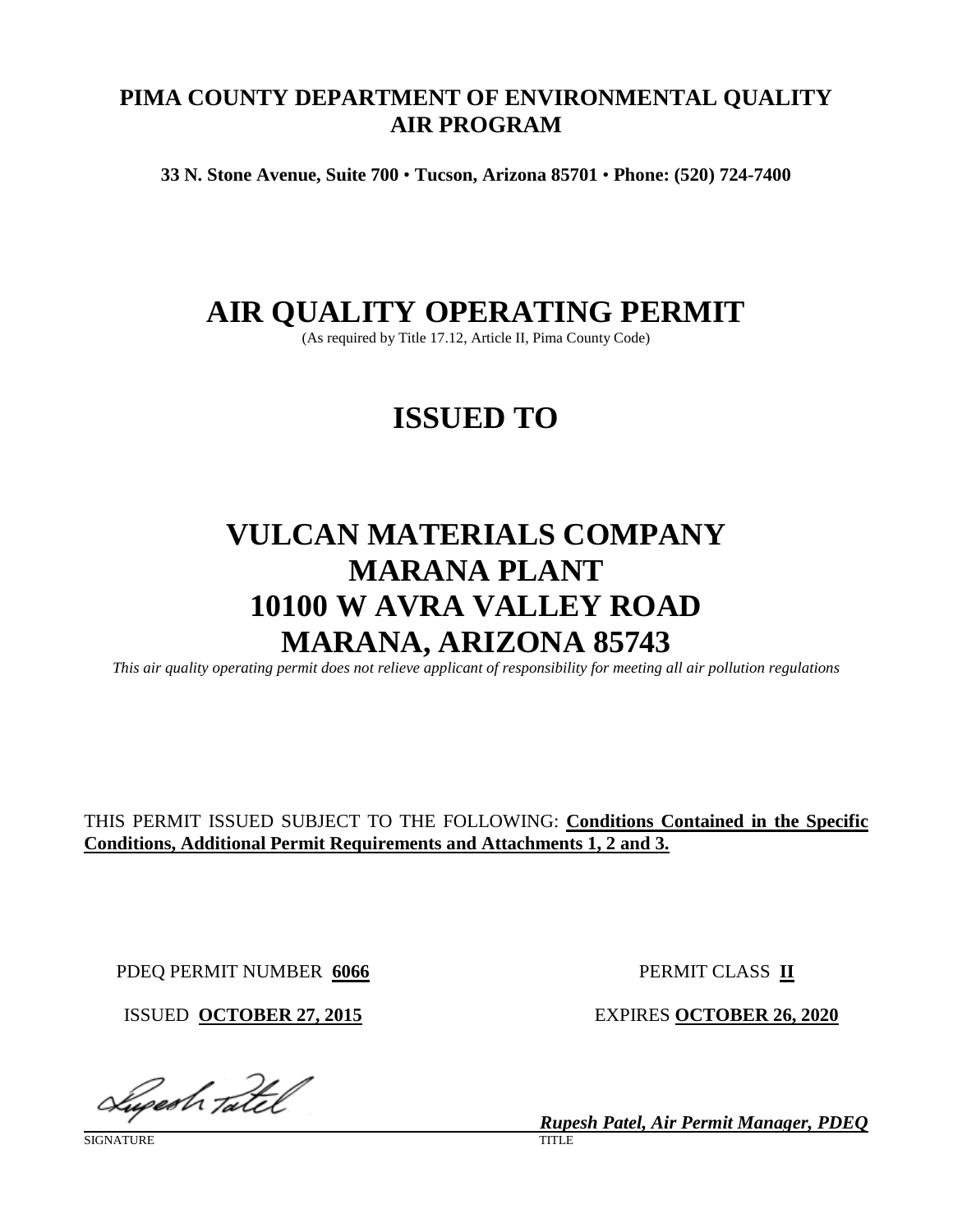# **Table of Contents**

| I.                                                                                                                                                                                                                             |  |  |  |  |  |
|--------------------------------------------------------------------------------------------------------------------------------------------------------------------------------------------------------------------------------|--|--|--|--|--|
|                                                                                                                                                                                                                                |  |  |  |  |  |
|                                                                                                                                                                                                                                |  |  |  |  |  |
| IV                                                                                                                                                                                                                             |  |  |  |  |  |
| V. Reporting Requirements 2000 and 2000 and 2000 and 2000 and 2000 and 2000 and 2000 and 2000 and 2000 and 200                                                                                                                 |  |  |  |  |  |
| VI. Testing Requirements Material Communications and the contract of the contract of the contract of the contract of the contract of the contract of the contract of the contract of the contract of the contract of the contr |  |  |  |  |  |
|                                                                                                                                                                                                                                |  |  |  |  |  |
|                                                                                                                                                                                                                                |  |  |  |  |  |
|                                                                                                                                                                                                                                |  |  |  |  |  |
|                                                                                                                                                                                                                                |  |  |  |  |  |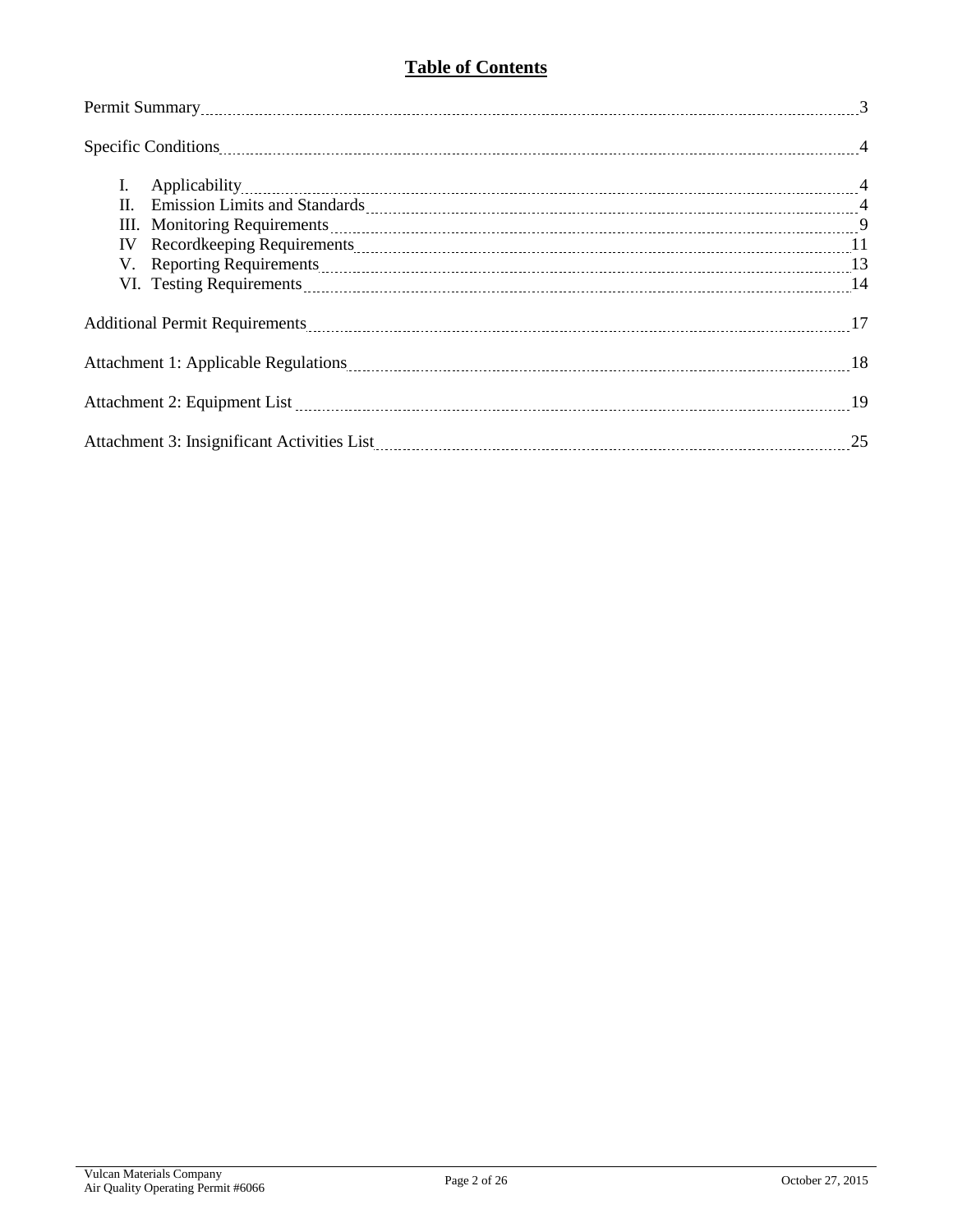### **Permit Summary**

This five year operating permit provides Vulcan Materials, Co., the Permittee, authority to operate the sand and gravel excavations, crushing and screening operations for the production of sand and rock used in concrete products, an aggregate wash plant to produce decorative rock and a hot mix asphalt plant (HMA) plant. The facility is a Class II, synthetic minor source for Carbon Monoxide (CO) emissions and a true minor source of all other criteria pollutants.

The following emission rates are for reference purposes only and are not intended to be enforced by direct measurement unless otherwise noted in the Specific Conditions of this permit.

|                                                                    | Emissions (tons/yr) |           |       |                 |          |            |                        |  |  |
|--------------------------------------------------------------------|---------------------|-----------|-------|-----------------|----------|------------|------------------------|--|--|
| <b>Source</b>                                                      | <b>PM</b>           | $PM_{10}$ | CO    | NO <sub>X</sub> | $SO_{X}$ | <b>VOC</b> | <b>HAPs</b><br>(Total) |  |  |
| <b>All Facility Operations</b><br>(Potential to Emit) <sup>1</sup> | 85.1                | 52.5      | 203.1 | 84.7            | 88.9     | 73.8       | 15.2                   |  |  |
| All Facility Operations<br>(Controlled Emissions) <sup>2</sup>     | 25.2                | 14.8      | 46.7  | 19.5            | 20.5     | 17.0       | 3.5                    |  |  |

<sup>1</sup> Potential to Emit (PTE) calculations are based on maximum possible operation, 24 hours per day, 365 day per year.

Controlled Emissions based on restricting Crushing and Screening throughput of 1,814,400 tons per year (46% of PTE) and Hot Mix Asphalt throughput of 700,000 tons per year (23% of PTE). Typical operation is based on 14 hours per day, 6 days per week, 48 weeks per year (46% of PTE).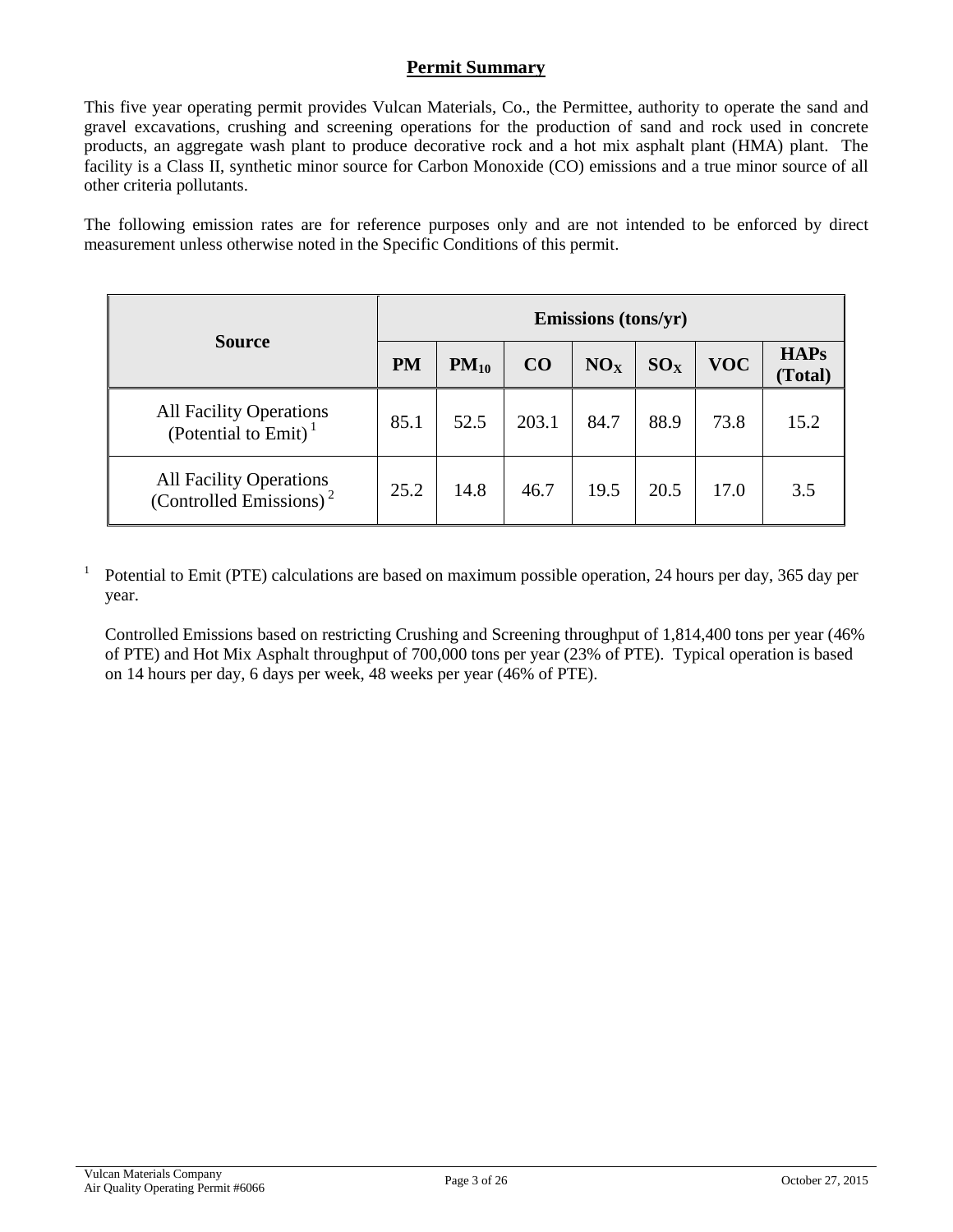#### **Specific Conditions**

[References are to Title 17 of the Pima County Code [PCC] unless otherwise noted]

#### **I. Applicability**

The facility covered by this permit constitutes a **Class II; Synthetic Minor Stationary Source.** The Specific Conditions address the following categories of equipment:

A. New Source Performance Standards (NSPS) Facilities:

[Crushing and Screening Plant: crushers, grinding mills, screening operations, belt conveyors, storage bins and enclosed truck loading station that commenced construction, reconstruction or modification after **August 31, 1983**]

[Hot Mix Asphalt Plant: dryers, systems for screening, handling, storing, and weighing hot aggregate; systems for loading, transferring, and storing mineral filler, systems for mixing hot mix asphalt and the loading transfer, and storage systems associated with emission control systems that commenced construction, reconstruction or modification after **June 11, 1973**.]

B. Non-NSPS Facilities:

[Wash Plant, Non-NSPS screens, conveyors and conveyor transfer points and stackers,]

C. Facility-Wide Operations

#### **II. Emission Limits & Standards** [PCC 17.12.185.A.2]

#### A. NSPS Facilities **[Federally Enforceable Conditions]**

1. Mineral Aggregate Plant(s)

The provisions of this section are applicable to the NSPS facilities identified in Tables I and III of Attachment 2.

- a. Particulate Matter & Opacity Standards
	- i. Within 60 days after achieving the maximum production rate, at which the affected facility will be operated, but not later than 180 days after initial startup, the Permittee shall not cause to be discharged into the atmosphere any fugitive emissions from affected facilities in excess of the following limits: [40 CFR 60.672(b)]
		- (A) For affected facilities that commenced construction, modification, or reconstruction after August 31, 1983 but before April 22, 2008;
			- 1. Greater than 15 percent opacity from crushers at which a capture system is not used, and
			- 2. Greater than 10 percent opacity from affected facilities other than crushers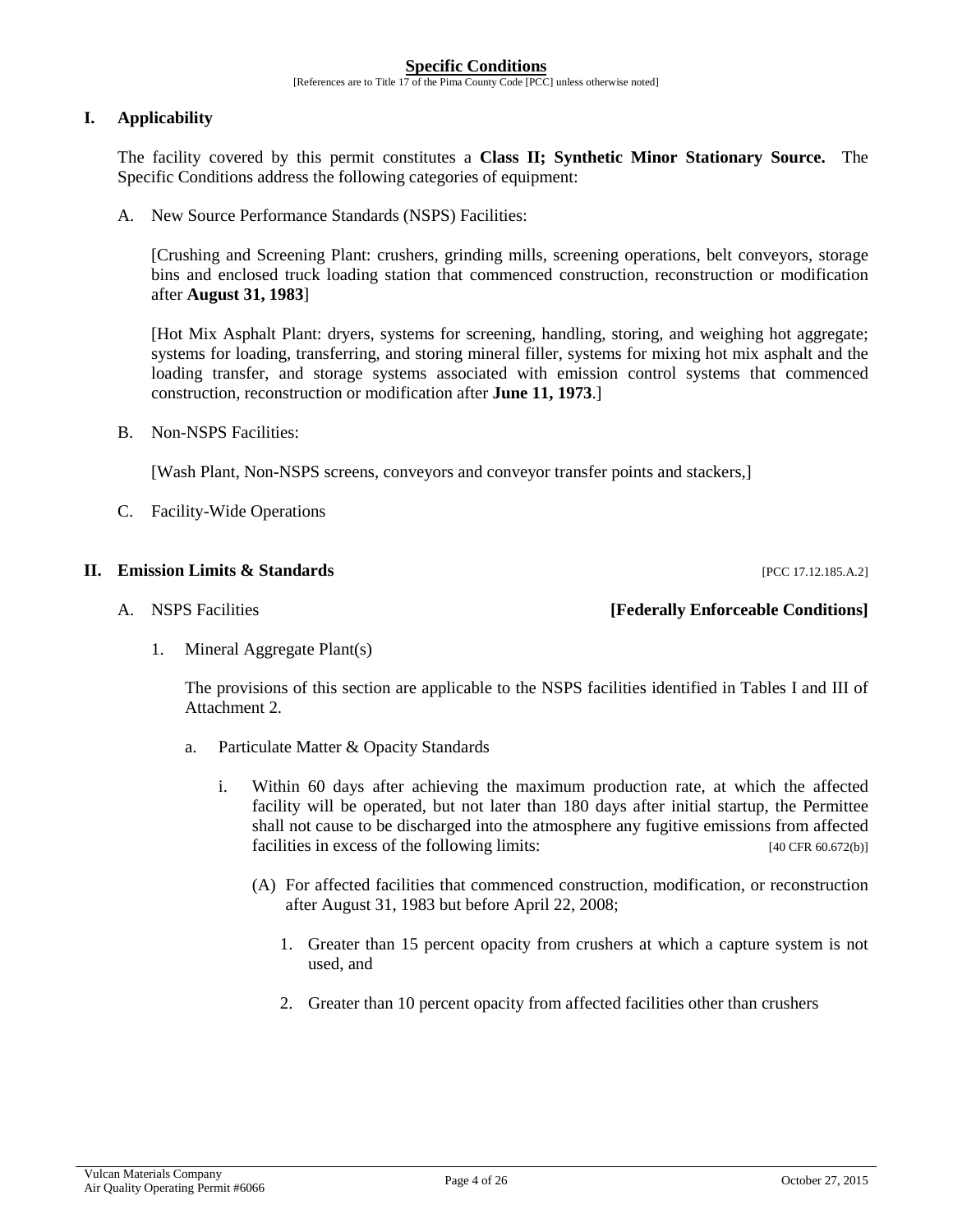- (B) For affected facilities that commenced construction, modification, or reconstruction after April 22, 2008;
	- 1. Greater than 12 percent opacity from crushers at which a capture system is not used, and
	- 2. Greater than 7 percent opacity from affected facilities other than crushers
- ii. The opacity standards in this section shall apply at all times except during periods of startup, shutdown, and malfunction. The contraction of the startup, shutdown, and malfunction.
- iii. Movable vehicle (trucks, front end loaders, skip hoist, railcars, etc.) dumping of nonmetallic minerals into any screening operation, feed hopper, or crusher is exempt from the requirements of this section. [40 CFR 60.672(d)]
- b. Operation and Maintenance Requirement

At all times, including periods of startup, shutdown, and malfunction, the Permittee shall, to the extent practicable, maintain and operate any affected facility including associated air pollution control equipment in a manner consistent with good air pollution control practice for minimizing emissions. [Table 1 to Subpart OOO & 40 CFR 60.11(d) & PCC 17.16.020.A] **[Material Permit Condition]**

2. Hot Mix Asphalt Plant

The provisions of this section are applicable to the NSPS facilities identified in Table II of Attachment 2.

- a. Particulate Matter Standard
	- i. On or after the date on which the performance test is required to be conducted, the Permittee shall not discharge or cause the discharge into the atmosphere from any affected facility any gases which: [40 CFR 60.92(a)]
		- (A) Contain particulate matter in excess of 90 mg/dscm (0.04 gr/dscf); and,
		- (B) Exhibit 20 percent opacity, or greater.
	- ii. The Permittee shall control particulate matter emissions from the drum dryer through the use of a fabric filter and/or fabric baghouse. [PCC 17.12.190 .B]

#### **[Material Permit Condition]**

b. Fuel Limitation

The Permittee may fuel the burner with pipeline quality natural gas, fuel oil No. 2, or onspecification used oil. To meet the classification for on-specification used oil, the fuel shall not exceed the following limits: [40 CFR 279.12 & PCC 17.16.150.B.1 & PCC 17.12.185.A.2]. **[Material Permit Condition]**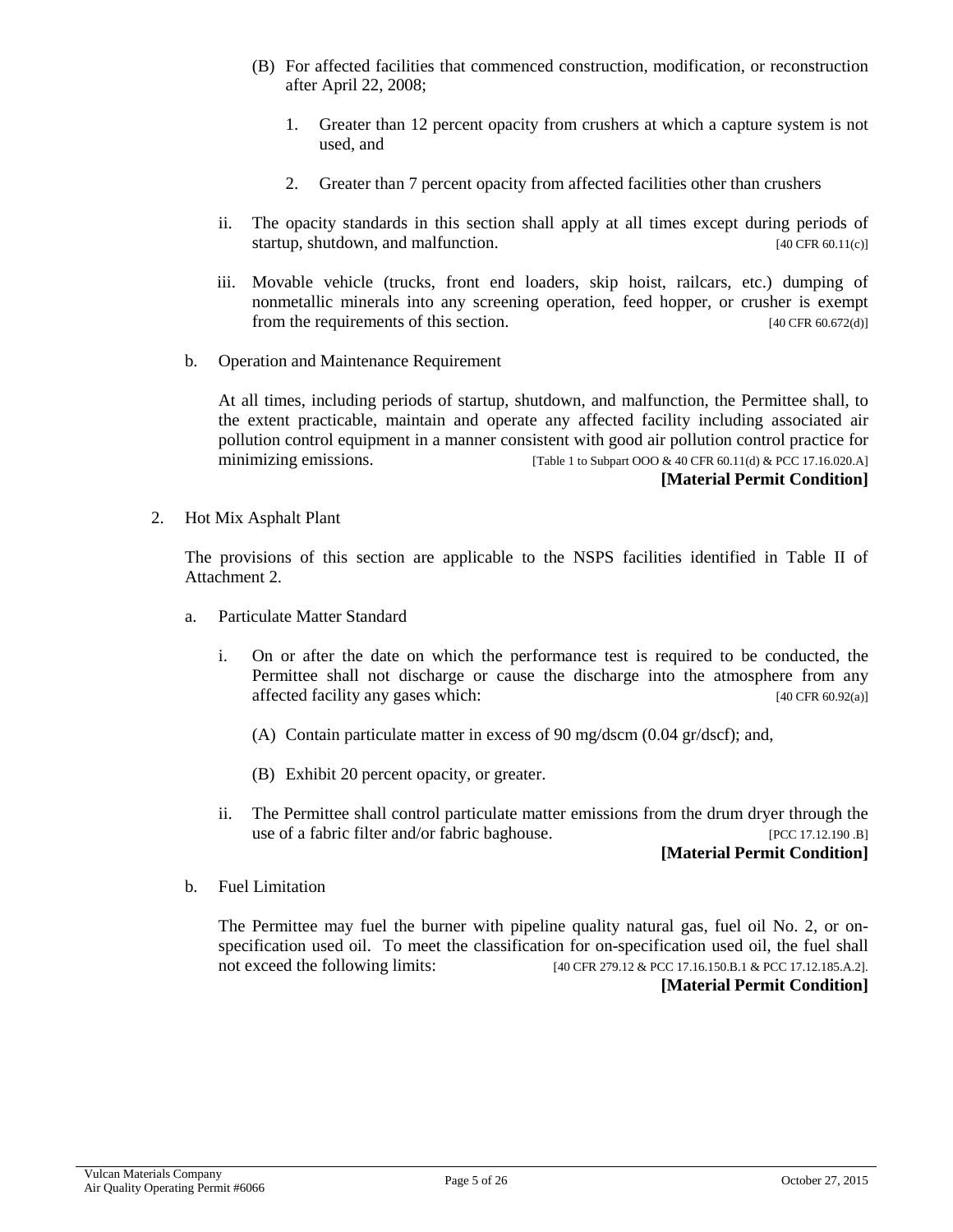| <b>Contaminant Limits for On-Specification Used Oil</b> |                                                      |  |  |  |  |  |
|---------------------------------------------------------|------------------------------------------------------|--|--|--|--|--|
| <b>Contaminant or Characteristic</b>                    | Limit<br>(parts per million by weight maximum -ppmw) |  |  |  |  |  |
| Arsenic*                                                |                                                      |  |  |  |  |  |
| Cadmium*                                                | 2                                                    |  |  |  |  |  |
| Chromium*                                               | 10                                                   |  |  |  |  |  |
| $Leaf*$                                                 | 100                                                  |  |  |  |  |  |
| Total Halogens**                                        | $1,000$ ppm or less                                  |  |  |  |  |  |
| PCB's                                                   | Less than 2ppm                                       |  |  |  |  |  |
| <b>Flash Point</b>                                      | $100^{\circ}$ F minimum                              |  |  |  |  |  |

- \* Note: This specification is for Total Metals, not Total Characteristic Leaching Procedure (TCLP).
- \*\* Note: Only for total halogen concentrations 1000 ppm or more for which the presumption of mixing has been successfully rebutted.
- c. Concealment of Emissions

The Permittee shall not build, erect, install, or use any article, machine, equipment or process, the use of which conceals an emission which would otherwise constitute a violation of an applicable standard. Such concealment includes, but is not limited to, the use of gaseous diluents to achieve compliance with an opacity standard or with a standard which is based on the concentration of a pollutant in the gases discharged to the atmosphere.  $[40 \text{ CFR } 60.12]$ 

#### B. Non-NSPS Facilities

1. Wash Plant and other Non-NSPS Equipment

The provisions of this section are applicable to the Non-NSPS equipment identified in Tables I and II and III of Attachment 2.

a. Process Weight Determination Requirement

The Permittee shall install, calibrate, maintain, and operate monitoring devices which can be used to determine daily the process weight of gravel or crushed stone produced. The weighing devices shall have an accuracy of  $\pm$  five percent over their operating range. [PCC 17.16.370.F] **[Material Permit Condition]**

b. Fugitive Emissions Standard

Fugitive emissions from gravel and crushed stone processing plants shall be controlled in accordance with the facility-wide Non-NSPS requirements in II.B.2.b of the Specific  $[PCC 17.16.370.E]$ 

- 2. Facility-wide Non-NSPS Requirements
	- a. Pollution Control Requirements
		- i. The Permittee shall install and operate baghouses on all pneumatically loaded silos according to manufacturers' recommendations and specifications. If there are no manufacturer's recommendations and specifications, the Permittee shall submit an Operations and Maintenance Plan for approval prior to issuance of the permit.

[PCC 17.12.190.B.2] **[Federally Enforceable & Material Permit Condition]**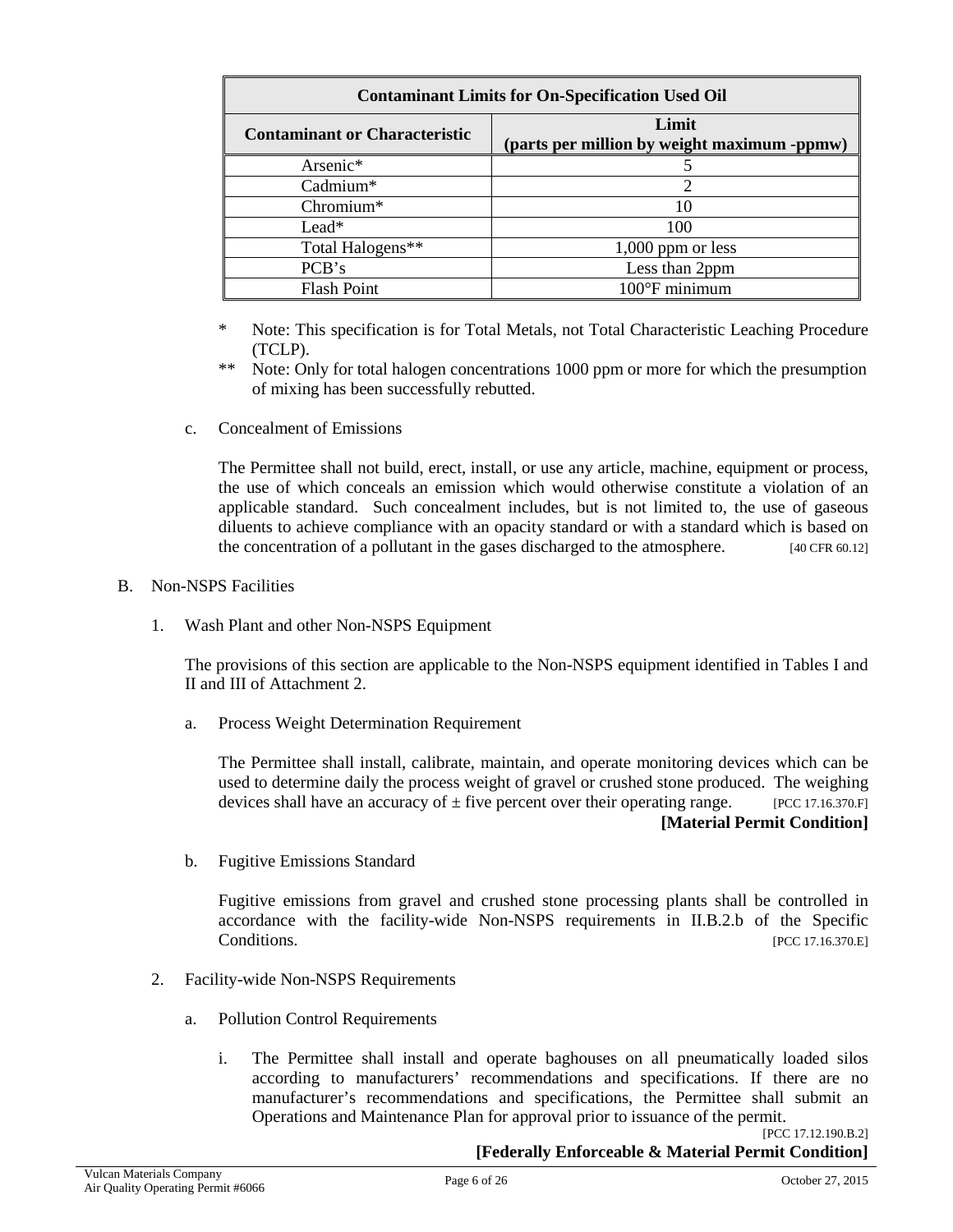- ii. The Permittee shall not cause, suffer, allow, or permit crushing, screening, handling, transporting or conveying of materials or other operations likely to result in significant amounts of airborne dust without taking reasonable precautions, such as the use of spray bars, wetting agents, dust suppressants, covering the load, and hoods (or dust curtains) to prevent excessive amounts of particulate matter from becoming airborne. [PCC 17.16.100.A] **[Material Permit Condition]**
- iii. The facility shall utilize spray bar pollution controls in accordance with "EPA Control of Air Emissions From Process Operations In The Rock Crushing Industry" (EPA 340/1-79- 002), "Wet Suppression System" (pages 15-34), amended as of February, 1979, as incorporated herein by reference and on file with the Office of the Secretary of State, with placement of spray bars and nozzles as required by the Control Officer to minimize air pollution. [PCC 17.16.370.D]

## **[Material Permit Condition]**

- b. Fugitive Emissions Standards
	- i. The Permittee is responsible for controlling windblown dust, dust from haul roads, and dust emitted from land clearing, earthmoving, demolition, trenching, blasting, road construction, mining, racing event, and other activities, as applicable: [PCC 17.16.060.A]
	- ii. Until the area becomes permanently stabilized by paving, landscaping or otherwise, dust emissions shall be controlled by applying adequate amounts of water, chemical stabilizer, or other effective dust suppressant. [PCC 17.16.060.A.1]
	- iii. The Permittee shall not leave land in such a state that fugitive dust emissions (including windblown dust or dust caused by vehicular traffic on the area) would violate PCC 17.16.050. [PCC 17.16.060.A.2]
	- iv. Dust emissions from the transportation of materials shall be effectively controlled by covering stock loads in open-bodied trucks, limiting vehicular speeds, or other equivalently effective controls. [PCC 17.16.100.C]
	- v. The Permittee shall not cause, suffer, allow, or permit organic or inorganic dust producing material to be stacked, piled or otherwise stored without taking reasonable precautions such as chemical stabilization, wetting, or covering to prevent excessive amounts of particulate matter from becoming airborne. [PCC 17.16.110.A]
- c. Opacity Standard

Except as otherwise specified in the Specific Conditions, the opacity of all plumes and effluents from all point and non-point sources shall not exceed 20% as determined by EPA Reference Method 9, Appendix A 40 CFR 60. [PCC 17.16.050.B & PCC 17.16.130.B.1]

d. Concealment of Emissions

No person shall construct, install, erect, use, replace, modify, or operate an emission source so as to conceal an emission which would otherwise be a violation of a control standard established herein. Concealment shall include: [PCC 17.20.040]

- i. The use of gaseous diluents to achieve compliance with an opacity standard or with a standard which is based on the concentration of a pollutant in the gases discharged to the atmosphere;
- ii. Operating in a piecemeal fashion to avoid compliance with a standard that would otherwise apply to the source on the basis of its size; and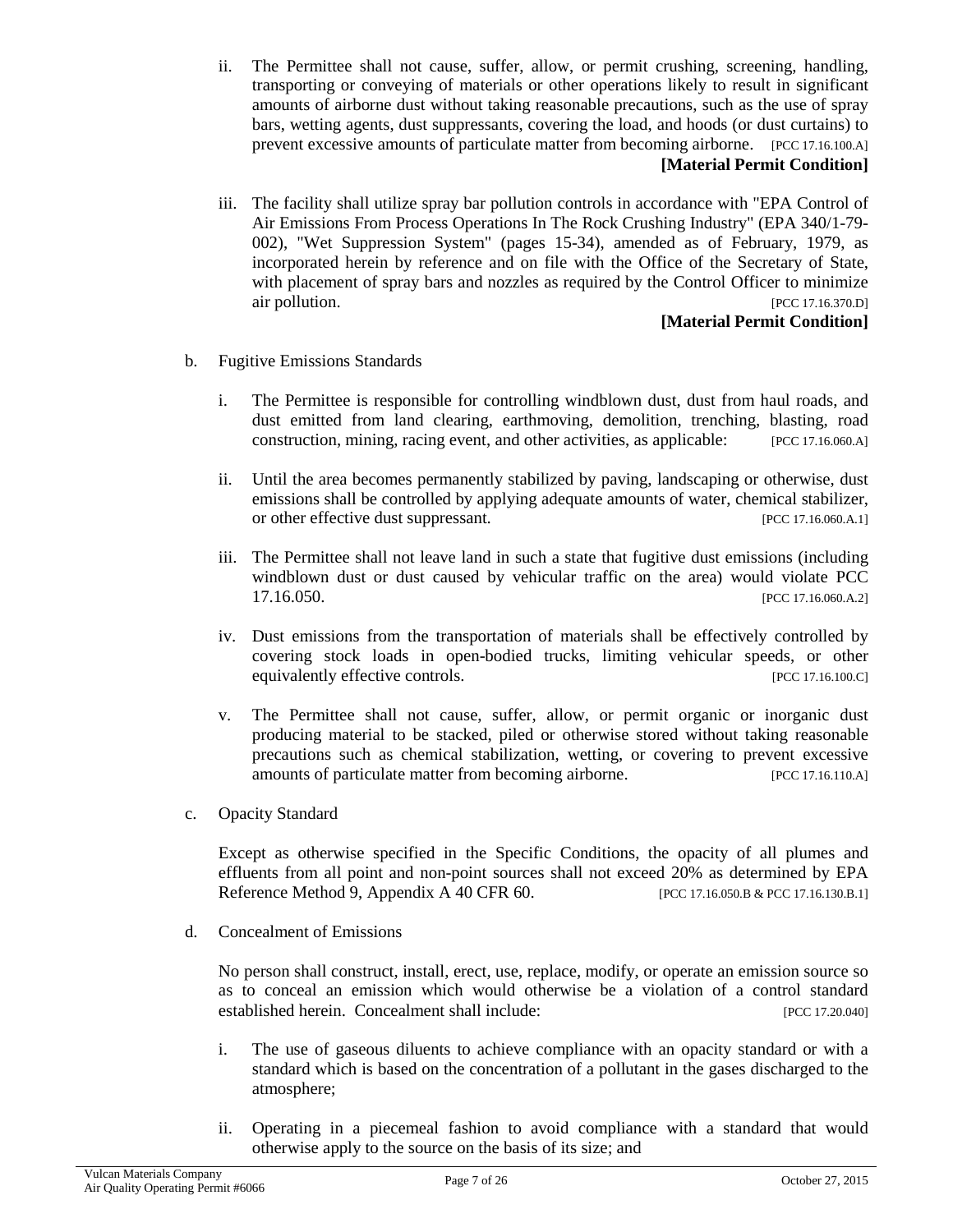- iii. Operating in a manner, under conditions, or during such times that emissions cannot be observed.
- e. Local Rules and Standards Applicability of More Than One Standard

If more than one emission limit or emission standard is applicable to the same source, the more stringent standard or emission limit shall apply. [PCC 17.16.010.B]

C. Facility-Wide Operations

The provisions of this section are applicable to all operations or activities.

1. Operational Limitations

Total source production shall not exceed 1,814,400 tons of final aggregate product and 700,000 tons of final asphalt product in any twelve-month rolling total. [PCC 17.12.185.A.2 & PCC 17.12.190.B] **[Federally Enforceable & Material Permit Condition]**

2. Opacity Standard

Except as provided in this permit, the Permittee shall not cause or permit the effluent from a single, multiple, or fugitive emission point to have an average optical density that exceeds 20 percent. [PCC 17.16.040 & Table 17.16.040]

- 3. Visibility Limiting Standard
	- a. The Permittee shall not cause, suffer allow or permit operations or activities likely to result in excessive amounts of airborne dust without taking reasonable precautions to prevent excessive amounts of particulate matter from becoming airborne. [PCC 17.16.050.A]
	- b. The Permittee shall not cause, suffer, allow or permit diffusion of visible emissions, including fugitive dust, beyond the property boundary line within which the emissions become airborne, without taking reasonably necessary and feasible precautions to control generation of airborne particulate matter. Sources may be required to cease temporarily the activity operation which is causing or contributing to the emissions until reasonable necessary and feasible precautions are taken. [PCC 17.16.050.D]
		- i. The provisions of II.C.3 of the Specific Conditions do not apply when naturally induced wind speed exceed (25) miles per hour as estimated by a certified visible emissions evaluator using the Beaufort Scale of Wind-Speed equivalents, or as recorded by a U.S. weather bureau station or a U.S. government military installation. This exception does not apply if control measures have not been taken or were not commensurate with the size or scope of the emission source. [PCC 17.16.050.D.2]
		- ii. This subsection shall not apply to undisturbed land. [PCC 17.16.050.D.3]
- 4. Odor Limiting Standard

The Permittee shall not emit gaseous or odorous materials from equipment, operations, or premises under his control in such quantities or concentrations as to cause air pollution. [PCC 17.16.030]

5. Facility Changes

Before making any Administrative, Minor or Significant changes, the Permittee shall apply for the appropriate revision pursuant to PCC 17.12.245, PCC 17.12.255 or PCC 17.12.260.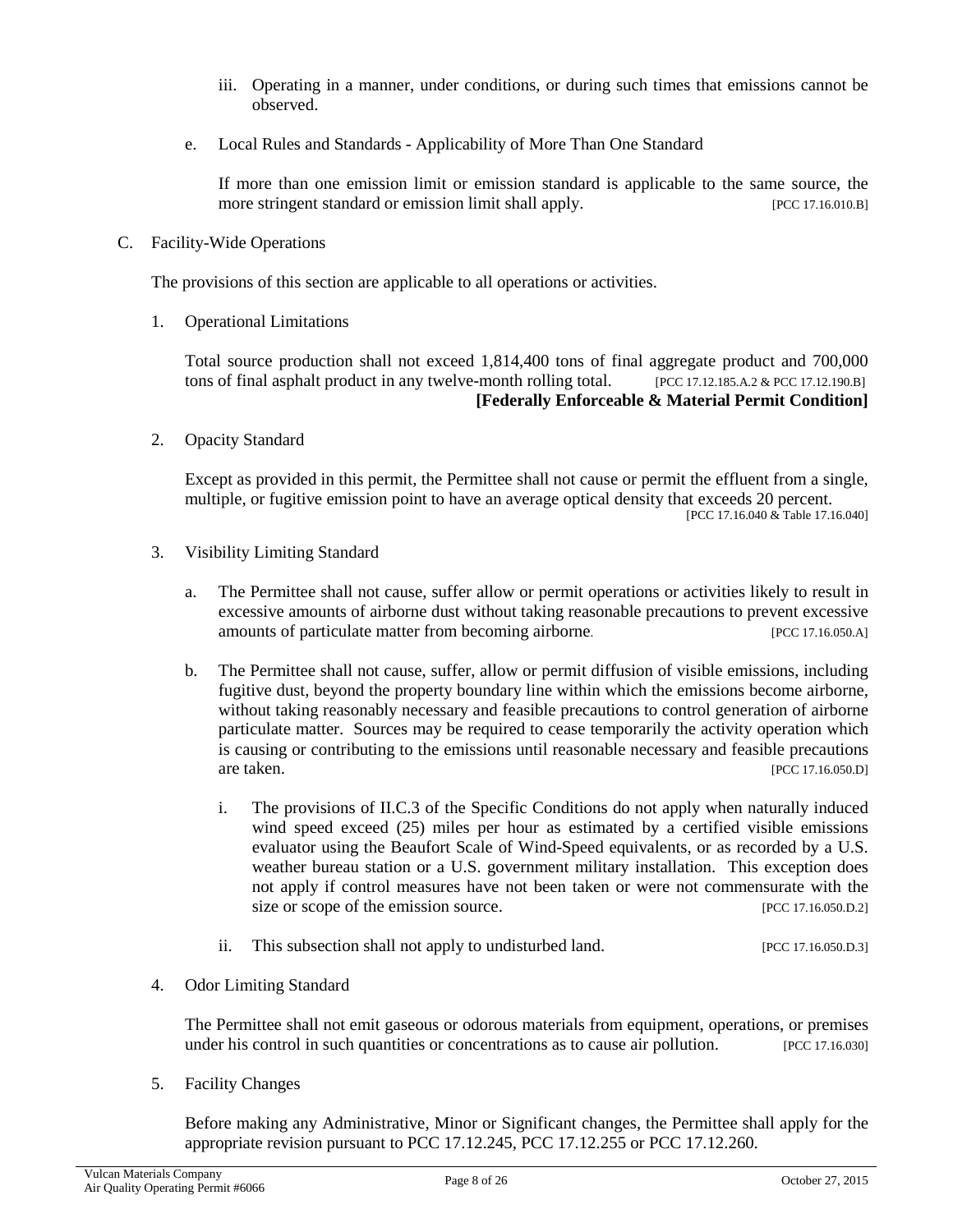#### **III. Monitoring Requirements** [PCC 17.12.185.A.3]

1. Mineral Aggregate Plant

Particulate Matter, Opacity Standards & Water Suppression System Inspections

- a. To assure compliance with the opacity limitations in II.A.1.a.i of the Specific Conditions, the Permittee shall observe fugitive sources at least once a day while the plant is operating. If the observer sees a plume that, on an instantaneous basis, appears to exceed the applicable opacity standard, or the emissions are crossing property boundaries, then the Permittee shall, if practical conduct an EPA Method 9. If the results exceed the applicable opacity, this shall be recorded and reported as an excess emission and a permit deviation. [PCC 17.12.185.A.3]
- b. For any affected facility for which construction, modification or reconstruction commenced on or after April 22, 2008 that uses wet suppression to control emissions from the affected facility, the Permittee must perform monthly periodic inspections to check that water is flowing to discharge spray nozzles in the wet suppression system. The Permittee must initiate corrective action within 24 hours and complete corrective action as expediently as practical if the Permittee finds that water is not flowing properly during an inspection of the water spray nozzles. The Permittee must record each inspection of the water spray nozzles, including the date of each inspection and any corrective actions taken, in the logbook required under IV.A.2 of the Specific Conditions. [40 CFR 60.674(b)]
	- i. If an affected facility relies on water carryover from upstream water sprays to control fugitive emissions, then that affected facility is exempt from the 5-year repeat testing requirement specified in VI.A.1.b, provided that the affected facility meets the following criteria: [40 CFR 60.674(b)(1) and Table 3 to Subpart OOO]
		- (A) The Permittee of the affected facility conducts periodic inspections of the upstream water spray(s) that are responsible for controlling fugitive emissions from the affected facility. These inspections are conducted according to paragraphs III.A.1.b and IV.A.2 of the Specific Conditions. [40 CFR 60.674(b)(1)(i) & 40 CFR 60.676(b)]
		- (B) The Permittee of the affected facility designates which upstream water spray(s) will be periodically inspected at the time of the initial performance test required in VI.A.1.a of the Specific Conditions. [40 CFR 60.674(b)(1)(ii), 40 CFR 60.11 & 40 CFR 60.675]
	- ii. If an affected facility that routinely uses wet suppression water sprays ceases operation of the water sprays or is using a control mechanism to reduce fugitive emissions other than water sprays during the monthly inspection (for example, water from recent rainfall), the logbook entry required under IV.A.2 of the Specific Conditions must specify the control mechanism being used instead of the water sprays.  $[40 \text{ CFR } 60.674(b)(2) \& 40 \text{ CFR } 60.676(b)]$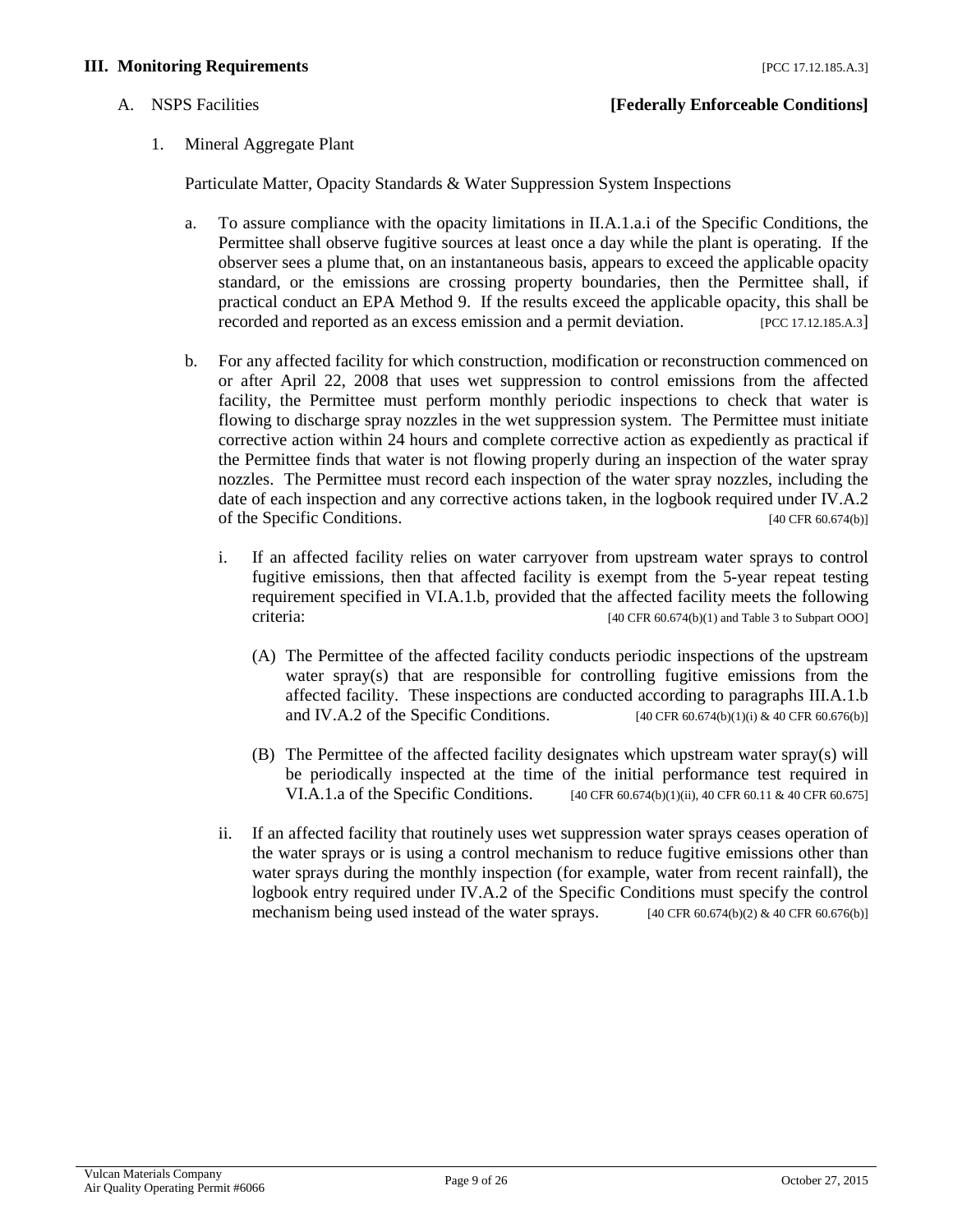- 2. Hot Mix Asphalt Plant
	- a. Particulate Matter Standard
		- i. Other than the once-per-permit term requirement in VI.A.2 of the Specific Conditions, tests to show compliance with the emission limitation for particulate matter in II.A.2.a.i.(A) of the Specific Conditions, shall not be required unless the Control Officer has reasons to believe that conditions exist which have the potential to cause a violation of the emission limit. The Permittee shall demonstrate compliance with the emission limit by operating and maintaining the Hot Mix Asphalt Plant at all times - including periods of startup, shutdown, and malfunction - in a manner consistent with good air pollution control practices and consistent with manufacture's guidelines.
		- ii. To assure compliance with the opacity limitation in II.A.2.a.i.(B) of the Specific Conditions, the Permittee shall observe all stack emission sources at least once per day while the Hot Mix Asphalt plant is operating. If the observer sees a plume that, on an instantaneous basis, appears to exceed 20 percent or the plume is crossing property boundaries, then the Permittee shall, if practicable, take an EPA Reference Method 9 observation of the plume. If the emissions are 20 percent or more, this shall be recorded and reported as an excess emission and a permit deviation. If no emissions are observed, the records shall reflect this.
	- b. Operational Checks

The Permittee shall perform visible emissions checks on the exhaust stack of the CMI baghouse (air pollution control equipment) identified in Table II of Attachment 2 for evidence of visible emissions at least once per day when control equipment is operational. If this daily check shows visible emissions , then the Permittee shall use the procedures of EPA Reference Method 9, Appendix A in 40 CFR 60 to measure opacity for this requirement.

c. Fuel Limitation

The Permittee shall determine compliance with the used oil fuel specification requirements in II.A.2.b of the Specific Conditions by:

- i. Monitoring the times when used oil was combusted in the drum dryer; and
- ii. Determining the basis for the certification that the contaminant levels in the used oil did not exceed the values listed in II.A.2.b.
- d. Baghouse Inspection

The Permittee shall examine the condition of the bags and baghouse each time maintenance is performed. Baghouse filters shall be checked to ensure they are maintained according to the Permittee's in-house Operations and Maintenance Plan.

- B. Non-NSPS Facilities
	- 1. Wash Plant and other Non-NSPS Equipment

Process Weight Determination

A specific procedure to determine the daily process weight rate of the material being processed shall not be required unless the Control Officer has reason to believe a violation of the standard in II.B.1.b of the Specific Conditions has been committed. The Permittee may use other established methods to determine process weight rates when required.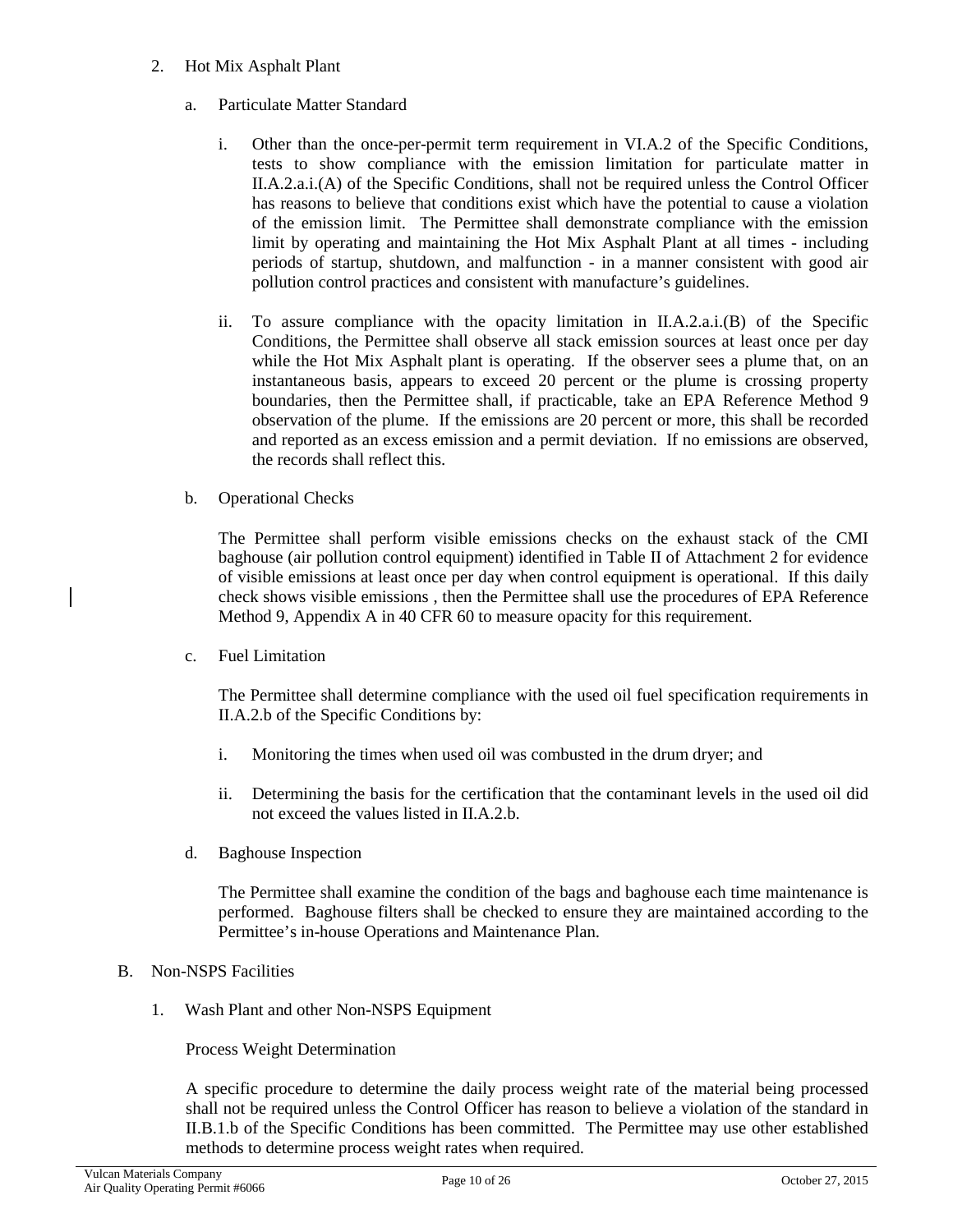- 2. Facility-Wide Non-NSPS Requirements
	- a. Baghouse Inspection

The Permittee shall demonstrate compliance with II.B.2.a.i by examining the condition of the bags and baghouse each time that maintenance is performed according to the manufacturers' recommendations and specifications. Baghouse filters shall be checked to ensure they are maintained according to the recommendations and specifications. Observational results of these checks shall be recorded by the Permittee in a log.

b. Opacity Check

In order to demonstrate compliance with the opacity limitation in II.B.2.c of the Specific Conditions, the Permittee shall conduct a visible emissions check on all point and nonpoint sources at least once a day. If the Permittee sees a plume that, on an instantaneous basis, appears to exceed 20 percent, or the plume is crossing property boundaries, the Permittee shall, if practicable, take an EPA Reference Method 9 observation of the plume and take corrective action to prevent any excess emissions from occurring. If the emissions are 20 percent or more or the emissions cross the property boundary, this shall be recorded and reported as an excess emission and a permit deviation.

C. Facility-Wide Operations

The provisions of this section are applicable to all permitted operations or activities.

1. Operational Limitations

Compliance with II.C.1 shall be demonstrated by the Permittee keeping daily production records used to produce monthly production totals. A rolling, twelve-month total of production tonnage will be created and updated monthly within 14 calendar days of the end of the month.

2. Pollution Control

The Permittee shall conduct a visible emissions check on all point and nonpoint sources at least once a day. If the Permittee sees a plume that, on an instantaneous basis, appears to exceed the applicable opacity limit, or the plume is crossing property boundaries, the Permittee shall, if practicable, take an EPA Reference Method 9 observation of the plume and take corrective action to prevent any excess emissions from occurring. If the emissions exceed the applicable opacity limit, or the emissions cross the property boundary, this shall be recorded and reported as an excess emission and a permit deviation.

### **IV. Recordkeeping Requirements** [PCC 17.12.185.A.4]

A. NSPS Facilities

Mineral Aggregate Plant and Hot Mix Asphalt Plant

1. The Permittee shall record all monitoring results including EPA reference Method 9 observations, excess emissions and permit deviations. Records of such checks shall include, at a minimum:

[40 CFR 60, Appendix A]

- a. The date and time of the check;
- b. The name of the person conducting the check;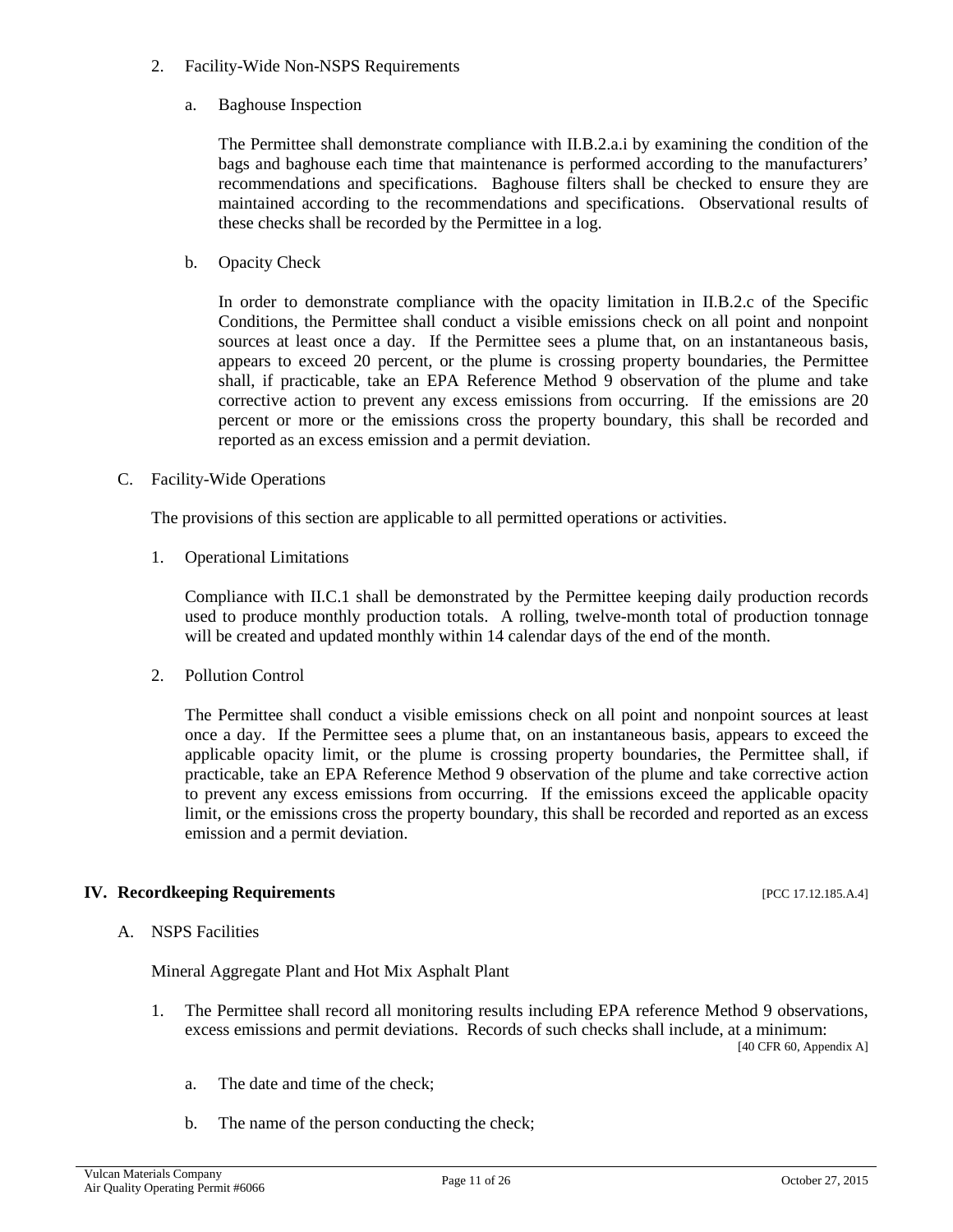- c. The particular piece of equipment or area being observed; and,
- d. The results of the check to include whether excessive emissions were observed. If excessive emissions were observed, the record shall include corrective action taken and the results of the required follow-up opacity test.
- 2. For any affected facility for which construction, modification or reconstruction commenced on or after April 22, 2008 as provided in II.A.1.a.i.(B) and III.A.1.b of the Specific Conditions, the Permittee must record each periodic inspection required under III.A.1.b of the Specific Conditions, including any corrective actions taken, in a logbook (in written or electronic format). The Permittee must keep the logbook onsite and make hard or electronic copies (whichever is requested) of the logbook available to the Control Officer upon request. [40 CFR 60.676(b)]
- 3. For the baghouse inspection check required in III.A.2.d of the Specific Conditions, the Permittee shall record all the results of the examinations of the bags and baghouse in a log including the date of the check, the name of the operator making the check, the condition of the filters, and any repairs or replacements made. [PCC 17.12.185.A.4]
- B. Non-NSPS Facilities

Wash Plant and Facility-Wide Non-NSPS

1. Calibration and Maintenance

When required, the Permittee shall maintain all calibration and maintenance records of the monitoring devices used to determine compliance with II.B.1.a of the Specific Conditions.

2. Production Rates

When required, the owner or operator of any affected facility shall maintain a record of daily production rates of gravel or crushed stone produced. [PCC 17.16.370.G]

C. Facility-Wide Operations

The provisions of this section are applicable to all other permit operations or activities not specifically identified in IV.A, IV.B and IV.C of the specific conditions.

1. Operational Limitations

The Permittee shall maintain a record of the rolling total production detailed in III.C.1.

2. Pollution Control

The Permittee shall record all other visible emissions checks of the facility plant equipment, supporting equipment and general plant site at least once per day. Records of such checks shall include at minimum the information listed in IV.A.1 of the Specific Conditions.

3. Retention of Records

The Permittee shall retain records of all required monitoring and support information for at least 5 years from the date of the monitoring sample, measurement, report, or application. Support information includes copies of all reports required by the permit. [PCC 17.12.185.4.b]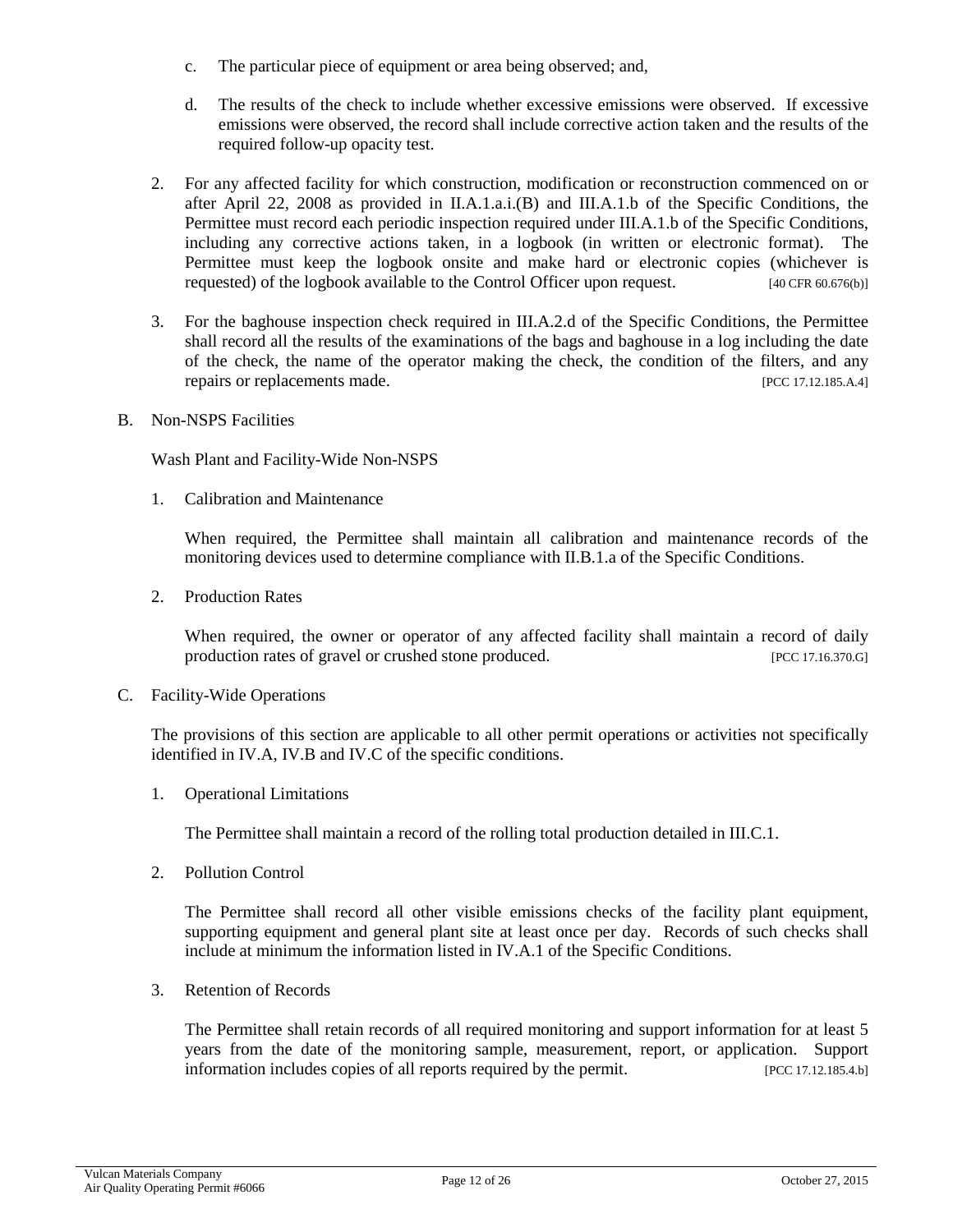4. The Permittee shall maintain a copy of the permit and at least two of the most recent years of the required monitoring records and support information onsite. In addition, all equipment identified in the permit equipment list shall be marked with a unique, clearly visible, and accessible ID to identify the piece of equipment. The Permittee shall be considered in compliance by demonstrating that sufficient information on the equipment and facility operations is periodically collected, recorded, and maintained to assure that the compliance status of any specific condition of this permit can be readily ascertained at any time. The information shall be retained for at least five years. [PCC 17.12.080 & PCC 17.24.020.A]

#### **V. Reporting Requirements Example 2018 EXECUTE: PCC 17.12.185.A.5**]

#### A. NSPS Facilities **[Federally Enforceable Conditions]**

Mineral Aggregate Plant and Hot Mix Asphalt Plant

- 1. Performance Tests
	- a. The Permittee shall submit written reports of the results of all performance tests conducted to demonstrate compliance with the standards set forth in II.A.1.a and II.A.2.a.i of the Specific Conditions. [40 CFR 60.676(f)]
	- b. The reports shall be received no later than 30 days after completion of the test.
- 2. Notification Requirement

The Permittee shall furnish the Control Officer written notification or, if acceptable to both the Control Officer and the Permittee, electronic notification, as follows:

- a. A notification of any physical or operational change to an existing facility which may increase the emission rate of any air pollutant to which a standard applies, unless that change is specifically exempted. This notice shall be postmarked 60 days or as soon as practicable before the change is commenced and shall include information describing the precise nature of the change, present and proposed emission control systems, productive capacity of the facility before and after the change, and the expected completion date of the change. The Control Officer may request additional relevant information subsequent to this notice. [40 CFR 60.7(a)(4)]
- b. When an existing facility is replaced by a piece of equipment of equal or smaller size, having the same function as the existing facility, and there is no increase in the amount of emissions, the following capacities must be submitted to Control Officer for both the replaced equipment and the replacement equipment: [40 CFR 60.676(a)]
	- i. Tons per hour;
	- ii. Total surface area of screen tops;
	- iii. Width of conveyor belts;
	- iv. Storage tons for bins
- c. Any screening operation, bucket elevator, or belt conveyor that processes saturated material and subsequently processes unsaturated materials, shall be reported by Permittee to the Control Officer within 30 days following such change. At the time of such change, the screening operation, bucket elevator, or belt conveyor becomes subject to II.A.1.a of the Specific Conditions and the collateral Monitoring, Recording keeping, Reporting and Testing. [40 CFR 60.676(g)]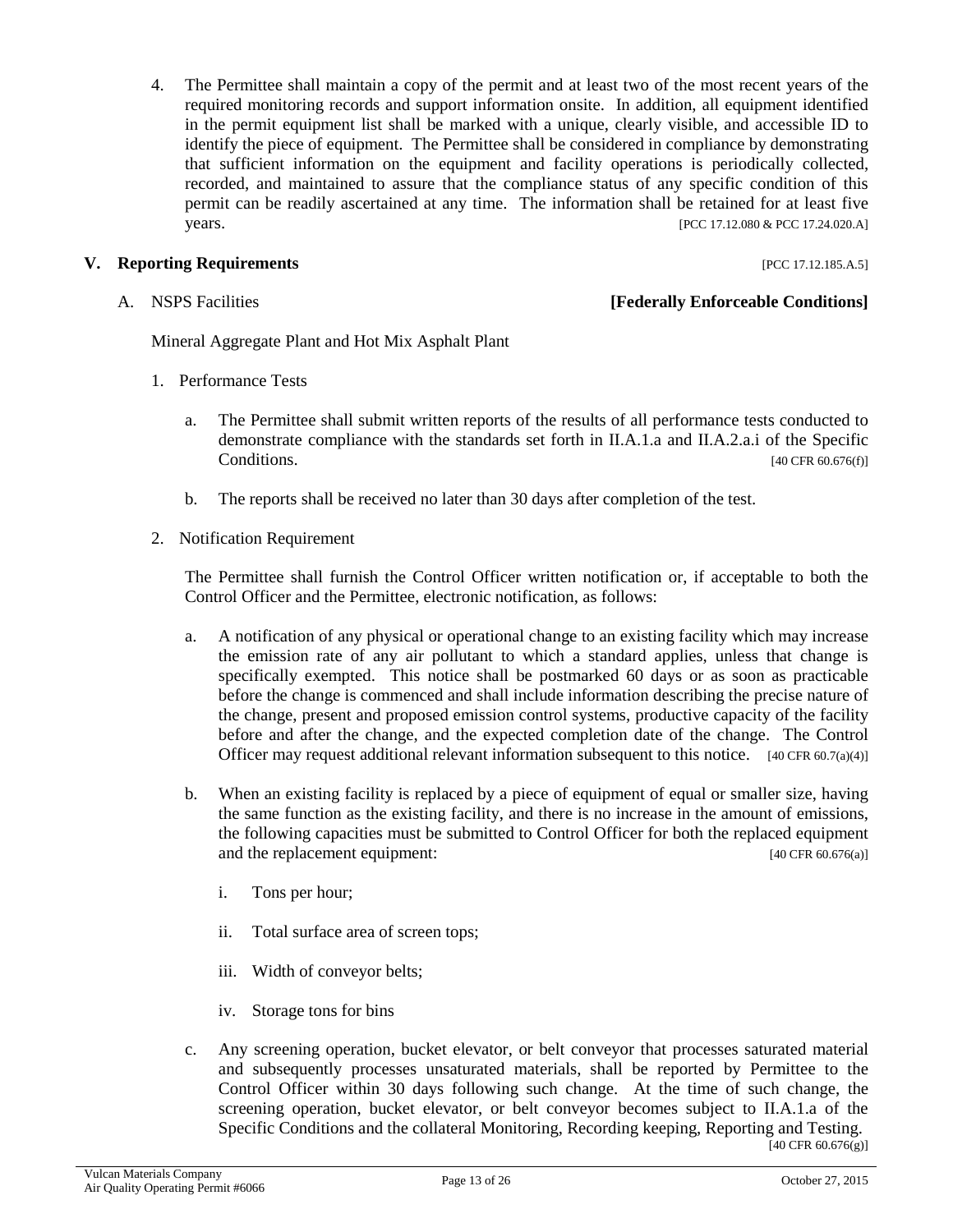#### B. Non-NSPS Facilities

Wash Plant and Facility-Wide Non-NSPS Requirements

See Additional Permit Requirements.

C. Facility-Wide Operations

The provisions of this section are applicable to all other permit operations or activities not specifically identified in V.A, V.B and V.C of the Specific Conditions.

See Additional Permit Requirements.

#### **VI.** Testing Requirements **Example 2018 PCC 17.12.050 & PCC 17.20.010**

For purposes of demonstrating compliance, these test methods shall be used, provided that for the purpose of establishing whether or not the facility has violated or is in violation of any provision of this permit, nothing in this permit shall preclude the use, including the exclusive use, of any credible evidence or information relevant to whether a source would have been in compliance with applicable federal requirements if the appropriate performance or compliance procedures or methods had been performed.

### A. NSPS Facilities **[Federally Enforceable Conditions]**

- 1. Mineral Aggregate Plant
	- a. Initial Testing

Unless the initial visual observation test has been conducted previously, within 60 days after achieving the maximum production rate at which the affected facility will be operated but no later than 180 days after initial startup of the facility, the Permittee shall demonstrate initial compliance with the applicable opacity limits for fugitive emissions contained in II.A.1.a.i of the Specific Conditions by conducting opacity observations for each affected facility according to 40 CFR 60.11 and the test methods and procedures in VI.A.1.c through e of the Specific Conditions. [40 CFR 60.11(e)(1), 40 CFR.672(b)]

b. Repeat Testing

For any affected facility for which construction, modification or reconstruction commenced on or after April 22, 2008, unless exempt from repeat testing as provided in III.A.1.b.i, the Permittee shall conduct a repeat performance test within 5 years from the previous performance test for fugitive emissions from affected facilities without water sprays according to 40 CFR 60.11 and the test methods and procedures in VI.A.1.c through e of Specific Conditions

[Table 3 to Subpart OOO]

- c. Testing Conditions and Notification
	- i. Performance tests shall be conducted under such conditions as the Control Officer shall specify to the plant operator based on representative performance of the affected facility. The Permittee shall make available to the Control Officer such records as may be necessary to determine the conditions of the performance tests. Operations during periods of startup, shutdown, and malfunction shall not constitute representative conditions for the purpose of a performance test nor shall emissions in excess of the level of the applicable emission limit during periods of startup, shutdown, and malfunction be considered a violation of the applicable emission limit unless otherwise specified in the applicable standard. [40 CFR 60.8(c)]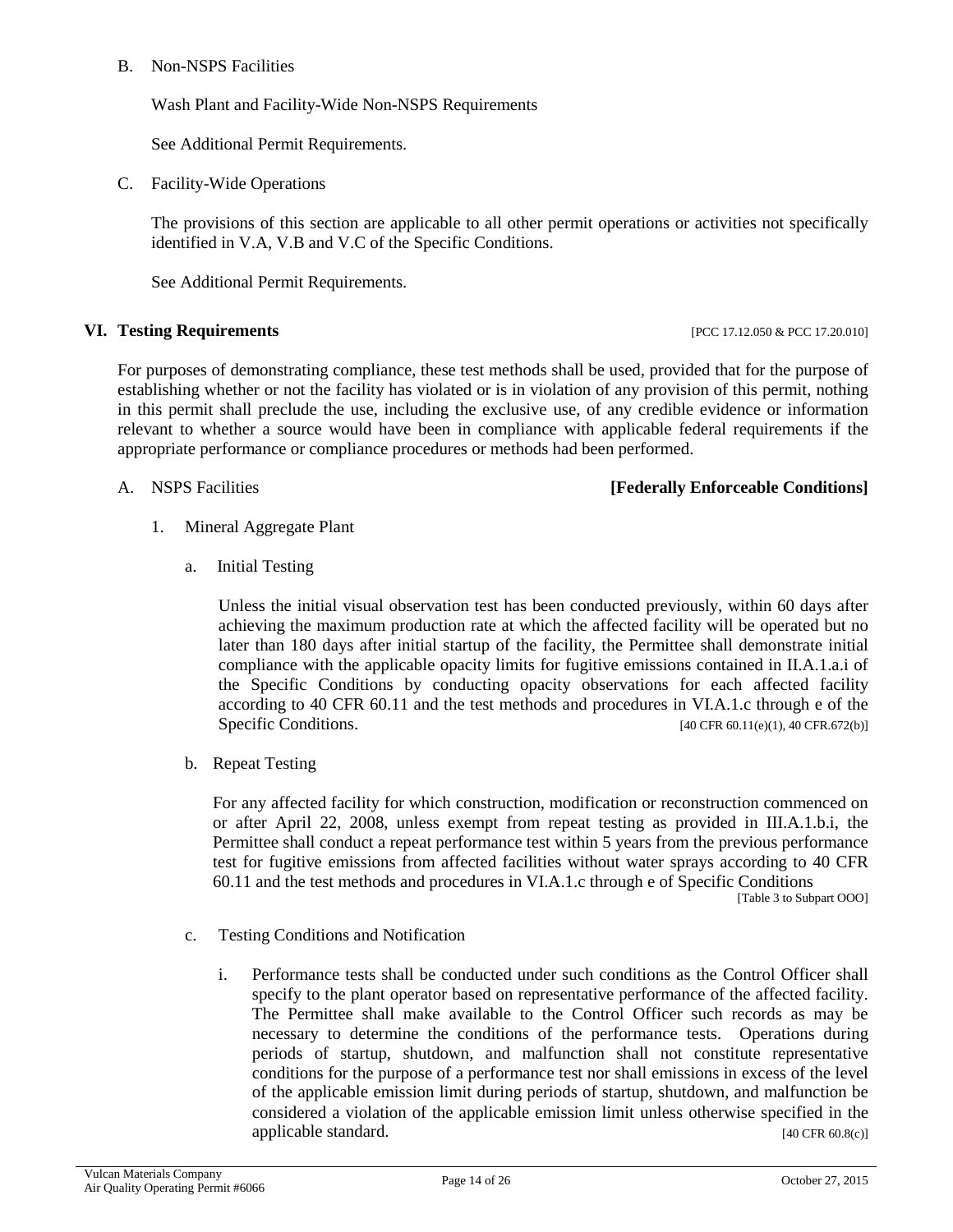ii. The owner or operator of an affected facility shall provide the Control Officer at least seven (7) days prior notice of any performance test required in VI.A.1 to afford the Control Officer the opportunity to have an observer present. If there is a delay (due to operational problems, etc.) in conducting the scheduled performance test, the owner or operator of an affected facility shall notify the Control Officer as soon as possible of any delay in the original test date, either by providing at least seven (7) days prior notice of the rescheduled date of the performance test, or by arranging a rescheduled date with the Control Officer (or delegated State or local agency) by mutual agreement.

[40 CFR 60.8(d) & 40 CFR 675(g)]

d. Opacity Testing Standards

In determining compliance with the opacity standards in II.A.1.a of the Specific Conditions, the Permittee shall use EPA Reference Method 9, Appendix A in 40 CFR with the following  $[40 \text{ CFR } 60.675 \text{ (c)}(1)]$ 

- i. The minimum distance between the observer and the emission source shall be 4.57 meters  $(15 \text{ feet})$ . [40 CFR 60.675(c)(1)(i)]
- ii. The observer shall, when possible, select a position that minimizes interference from other fugitive emission sources (e.g., road dust). The required observer position relative to the sun (Method 9, Section 2.1) must be followed [40 CFR 60.675(c)(1)(ii)]
- iii. For affected facilities using wet dust suppression for particulate matter control, a visible mist is sometimes generated by the spray. The water mist must not be confused with particulate matter emissions and is not to be considered a visible emission. When a water mist of this nature is present, the observation of emissions is to be made at a point in the plume where the mist is no longer visible. [40 CFR 60.675(c)(1)(iii)]
- iv. The duration of the Method 9 observations must be 30 minutes (five 6-minute averages). [40 CFR 60.675(c)(3)]
- e. Performance Test Exemptions
	- i. When an existing facility is replaced by a piece of equipment of equal or smaller size, having the same function as the existing facility and there is no increase in the amount of emissions, the new facility is exempt from performance testing, but the Permittee must follow the procedures detailed in II.C.5 & V.A.2.b of the Specific Conditions.

[40 CFR 60.670(d)(1)]

- ii. The Permittee shall not qualify for the exemption if all of the existing facilities in a production line are replaced with new facilities.  $[40 \text{ CFR } 60.670 \text{ (d)}(3)]$
- 2. Hot Mix Asphalt Plant

Particulate Matter

The Permittee shall determine compliance with the particulate matter standards in II.A.2.a of the Specific Conditions as follows: [40 CFR 60.93(b)]

- a. Once per permit term, EPA Reference Method 5 shall be used to determine the particulate matter concentration. The sampling time and sample volume for each run shall be at least 60 minutes and 0.90 dscm (31.8 dscf).
- b. EPA Reference Method 9, Appendix A in 40 CFR 60 and the procedures in 40 CFR 60.11 shall be used to determine opacity.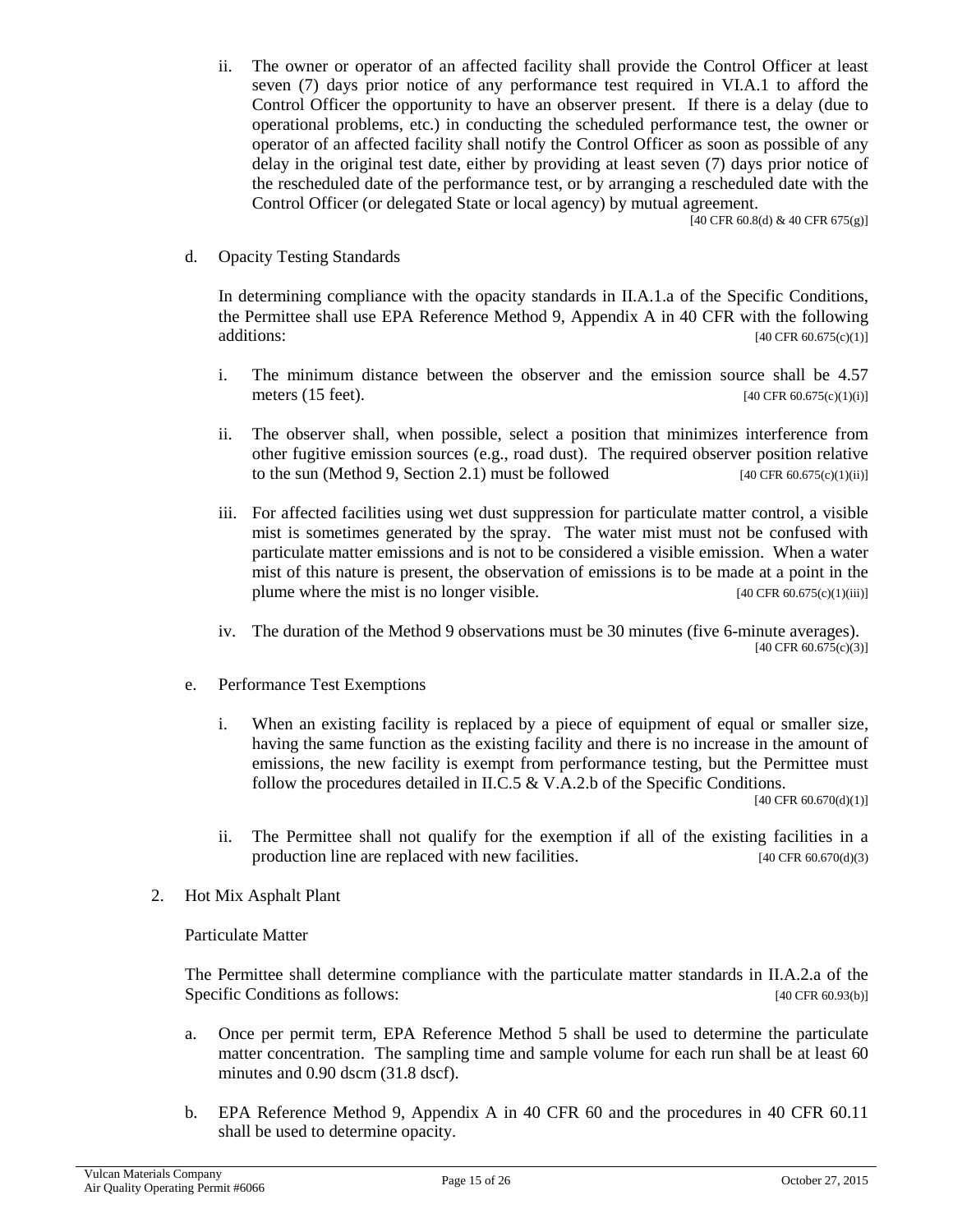- c. The Permittee shall provide the Control Officer at least 30 days prior notice of any performance test required in VI.A.2 of the Specific Conditions. [40 CFR 60.8(c)]
- d. Each performance test shall consist of three separate runs using the applicable test method. Each run shall be conducted for the time and under the conditions specified in this section. For the purpose of determining compliance with an applicable standard, the arithmetic means of results of the three runs shall apply. In the event that a sample is accidentally lost or conditions occur in which one of the three runs must be discontinued because of forced shutdown, failure of an irreplaceable portion of the sample train, extreme meteorological conditions, or other circumstances, beyond the owner or operator's control, compliance may, upon the Control Officer's approval, be determined using the arithmetic mean of the results of the two other runs.  $[40 \text{ CFR } 60.8 \text{(f)}]$
- B. Non-NSPS Facilities

Wash Plant and Facility-Wide Non-NSPS Equipment/Processes

**Opacity** 

When required, the Permittee shall perform EPA Method 9 visible emissions observations on the facility operations to demonstrate compliance with the opacity standard.

- C. Facility-Wide Operations
	- 1. Opacity

When required, the Permittee shall perform EPA Method 9 visible emissions observations on the facility operations to demonstrate compliance with the opacity standard.

2. Alternative Test Method

The Permittee may submit an alternate and equivalent test method(s) that is listed in 40 CFR Subpart 60, Appendix A, to the Control Officer in a test plan, for approval by the Control Officer. [PCC 17.12.045.D]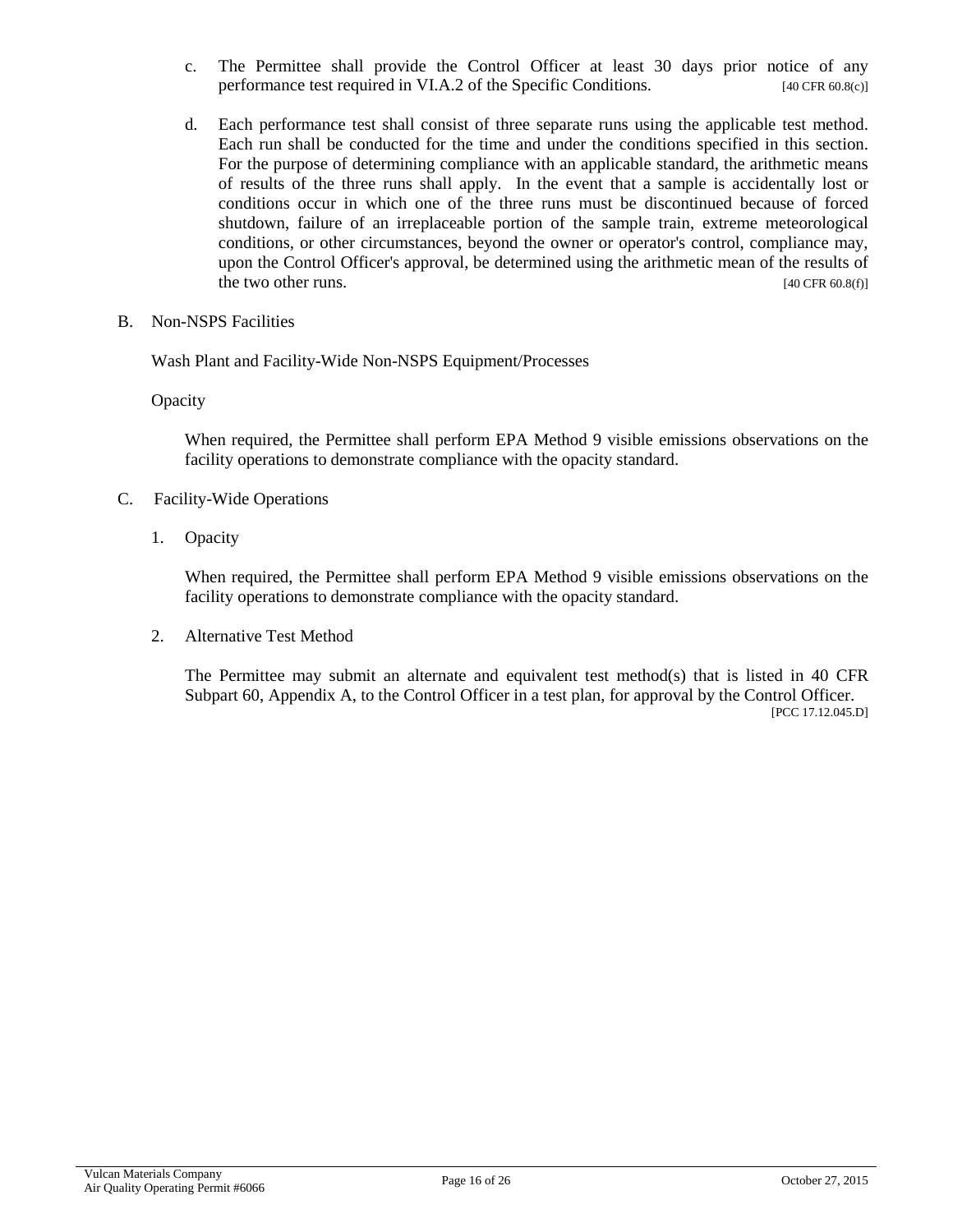#### **Additional Permit Requirements**

#### **I. Compliance with Permit Conditions Example 2012 18:48 [PCC 17.12.185.A.7.a & b]**

- A. The Permittee shall comply with all conditions of this permit including all applicable requirements of Arizona air quality statutes and the air quality rules. Any permit noncompliance constitutes a violation of the Arizona Revised Statutes and is grounds for enforcement action; for permit termination, revocation and reissuance, or revision; or for denial of a permit renewal application. In addition, noncompliance with any federally enforceable requirement constitutes a violation of the Clean Air Act.
- B. The Permittee shall report to the Control Officer any emissions in excess of the limits established by this permit. The report shall be in 2 parts as specified below: [PCC 17.12.185.A.5 & PCC 17.12.040]
	- 1. Notification by telephone or facsimile within 24 hours of the time the Permittee first learned of the occurrence of excess emission that includes all available information from 17.12.040.B. The number to report excess emissions is **520-724-7400.** The facsimile number is **520-838-7432.**
	- 2. Detailed written notification by submission of an excess emissions report within 72 hours of the notification under I.B.1 above. **Send to PDEQ 33 N. Stone Avenue, Suite 700, Tucson, Arizona 85701.**
- C. It shall not be a defense for a Permittee in an enforcement action that it would have been necessary to halt or reduce the permitted activity in order to maintain compliance with the conditions of this permit.
- D. The permit does not convey any property rights of any sort, or any exclusive privilege to the permit holder.
- E. The Permittee shall pay fees to the Control Officer pursuant to PCC 17.12.520.

[PCC 17.12.185.A.9 & PCC 17.12.520]

#### **II. Permit Revision, Reopening, Revocation and Reissuance, or Termination for Cause** [PCC 17.12.185.A.7.c]

The permit may be revised, reopened, revoked and reissued, or terminated for cause pursuant to PCC 17.12.270. The filing of a request by the Permittee for a permit revision, revocation and reissuance, or termination; or of a notification of planned changes or anticipated noncompliance does not stay any permit condition.

#### **III. Duty to Provide Information** [PCC 17.12.165.G & PCC 17.12.185.A.7.e]

- A. The Permittee shall furnish to the Control Officer, within a reasonable time, any information that the Control Officer may request in writing to determine whether cause exists for revising, revoking and reissuing, or terminating the permit or to determine compliance with the permit. Upon request, the Permittee shall also furnish to the Control Officer copies of records required to be kept by the permit. For information claimed to be confidential, the Permittee shall furnish a copy of such records to the Control Officer along with a claim of confidentiality.
- B. If the Permittee has failed to submit any relevant facts or if the Permittee has submitted incorrect information in the permit application, the Permittee shall, upon becoming aware of such failure or incorrect submittal, promptly submit such supplementary facts or corrected information.

#### **IV. Severability Clause** [PCC 17.12.185.A.6]

The provisions of this permit are severable. If any provision of this permit is held invalid, the remainder of this permit shall not be affected thereby.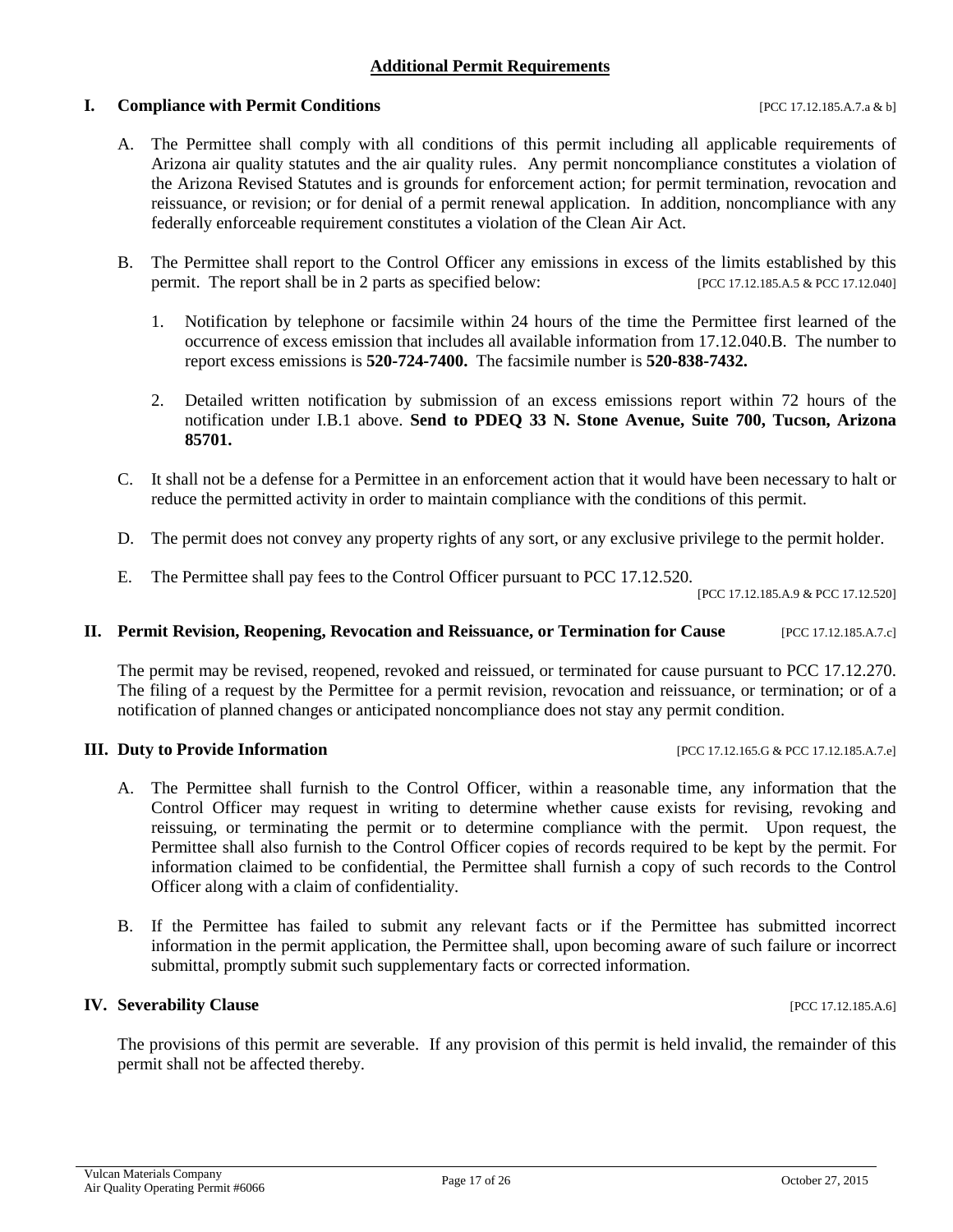#### **Attachment 1: Applicable Regulations**

Code of Federal Regulations

Chapter 40 Part 60:

Subpart A General Provisions Subpart I Standards of Performance for Hot Mix Asphalt Facilities. Subpart OOO Standards of Performance for Nonmetallic Mineral Processing Plants

Chapter 40 Part 279:

| Subpart B | Standards for the Management of Used Oil |
|-----------|------------------------------------------|
|-----------|------------------------------------------|

Pima County Code Title 17, Chapter 17.12:

| 17.12.010 | Statutory authority                                                                        |
|-----------|--------------------------------------------------------------------------------------------|
| 17.12.020 | Planning, Constructing, or operating without a permit                                      |
| 17.12.040 | Reporting requirements                                                                     |
| 17.12.045 | Test methods and procedures                                                                |
| 17.12.050 | Performance tests                                                                          |
| 17.12.165 | Permit application processing procedures for Class II and Class III permits                |
| 17.12.185 | Permit contents for Class II and Class III permits                                         |
| 17.12.190 | Permits containing synthetic emission limitations and standards                            |
| 17.12.235 | Facility changes that require a revision                                                   |
| 17.12.240 | Procedures for certain changes that do not require a permit revision Class II or Class III |
| 17.12.255 | Minor permit revisions                                                                     |
| 17.12.260 | Significant permit revisions                                                               |
| 17.12.520 | Fees related to Class II and Class III permits                                             |

Pima County Code Title 17, Chapter 17.16:

| 17.16.010 | Local rules and standards; Applicability of more than one standard         |
|-----------|----------------------------------------------------------------------------|
| 17.16.020 | Noncompliance with applicable standards                                    |
| 17.16.030 | Odor limiting standard                                                     |
| 17.16.050 | Visibility limiting standard                                               |
| 17.16.060 | Fugitive dust producing activities                                         |
| 17.16.100 | Particulate materials                                                      |
| 17.16.110 | Storage piles                                                              |
| 17.16.130 | Applicability                                                              |
| 17.16.150 | Hazardous waste, hazardous waste fuel, used oil, and used oil fuel burning |
| 17.16.370 | Standards of Performance for Gravel or Crushed Stone Processing Plants     |
|           |                                                                            |

Pima County Code Title 17, Chapter 17.20:

| 17.20.010 | Source sampling, monitoring and testing |
|-----------|-----------------------------------------|
| 17.20.040 | Concealment of emissions                |

Pima County Code Title 17, Chapter 17.24:

| 17.24.020 | Record keeping for compliance determination |
|-----------|---------------------------------------------|
|-----------|---------------------------------------------|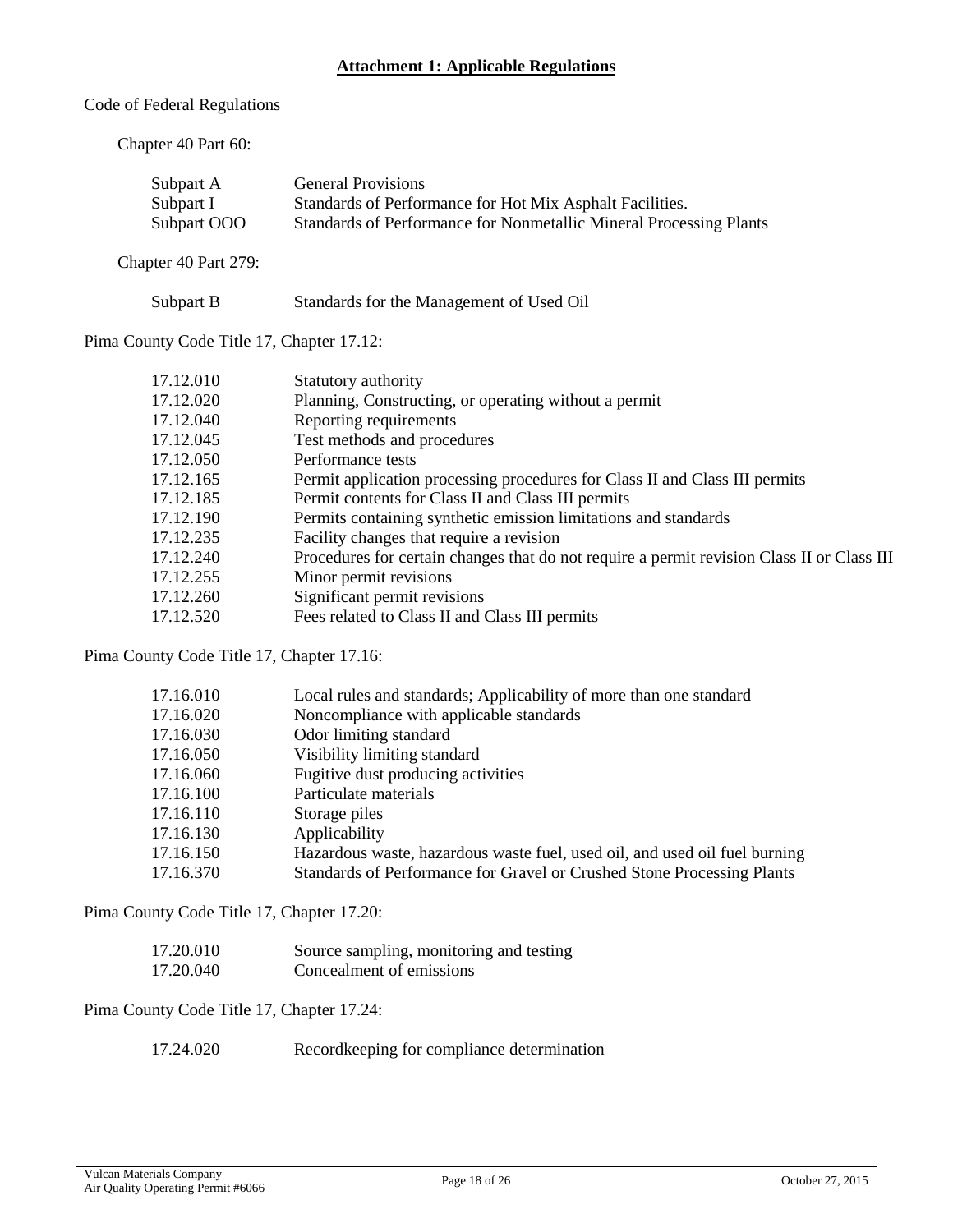#### **Table I: Crushing and Screening Plant**

| <b>Equipment</b><br>ID | <b>Description</b>   | <b>Manufacturer</b>  | <b>Model</b>   | <b>Serial No.</b> | <b>Max Capacity</b><br>(Tons/hr) | Date of<br><b>MFR</b> | <b>NSPS</b><br>Y/N | <b>Opacity</b><br>Limit <sup>1</sup> ,<br>$\frac{0}{0}$ |
|------------------------|----------------------|----------------------|----------------|-------------------|----------------------------------|-----------------------|--------------------|---------------------------------------------------------|
| 70114                  | Crusher              | Symmons              | $4-1/4$ " Sto. | 4119              | <b>350 TPH</b>                   | 1966                  | $\mathbf N$        | 20                                                      |
| 70227                  | Cone Crusher         | <b>JCI</b>           | 1400LS         | 01R01C54S         | <b>350 TPH</b>                   | 2000                  | Y                  | 15                                                      |
| 70229                  | <b>Crusher Cone</b>  | JCI-Kodiak           | 300            | 00C 01 k300       | 350 TPH                          | 2000                  | Y                  | 15                                                      |
| 71005                  | Screen               | <b>Hewitt Robins</b> | 6x16 TD-V-14   | C70589201         | 350 TPH                          | 1999                  | Y                  | 10                                                      |
| 71510                  | <b>MA</b> Screen     | <b>JCI</b>           | $6x20$ TD      | 01FS10C32         | <b>500 TPH</b>                   | 2001                  | Y                  | 10                                                      |
| 71548                  | Primary Screen       | <b>JCI</b>           | Not Available  | Not Available     | <b>700 TPH</b>                   | 2001                  | $\mathbf Y$        | 10                                                      |
| 71590                  | Screen               | <b>THU</b>           | $6x20$ TD      | 10046-1           | <b>700 TPH</b>                   | 1997                  | Y                  | 10                                                      |
| 73700                  | <b>Bin Feeder</b>    | Shopmade             | Not Available  | Not Available     | Not Available                    | 2000                  | ${\bf N}$          | 20                                                      |
| 73820                  | Conveyor/Stacker     | Kohlberg             | 36xT           | 403493            | <b>700 TPH</b>                   | 2000                  | Y                  | 10                                                      |
| 73940                  | <b>Bin Feeder</b>    | Shopmade             | Not Available  | Not Available     | Not Available                    | 2000                  | ${\bf N}$          | 20                                                      |
| 75836                  | Conveyor             | Reuter               | 30x30          | Not Available     | Not Available                    | 2000                  | Y                  | 10                                                      |
| 78241                  | Lime Silo w baghouse | <b>CMI</b>           | <b>MFS-700</b> | Not Available     | 50 Tons                          | 1997                  | $\mathbf N$        | 20                                                      |
| 78482                  | Pug Mill             | Pugmill Syst.        | 750            | 1565-750-B2       | <b>750 TPH</b>                   | 2010                  | ${\bf N}$          | 20                                                      |
| 79013                  | Conveyor             | Shopmade             | 30xT           | 10-30T-98-2350    | <b>250 TPH</b>                   | 2000                  | ${\bf N}$          | 10                                                      |
| 79609                  | Conveyor             | Reuter               | 30x50          | 107SE             | <b>500 TPH</b>                   | 2001                  | Y                  | 10                                                      |
| 79627                  | Conveyor             | Power Ind.           | 36x100         | 100-05            | <b>300 TPH</b>                   | 2000                  | Y                  | 10                                                      |
| 79633                  | Conveyor             | Reuter               | 30xC           | 3060-0403         | <b>100 TPH</b>                   | 2003                  | Y                  | 10                                                      |
| 79634                  | Conveyor             | Shopmade             | 36xT           | N23213            | <b>850 TPH</b>                   | 2000                  | Y                  | 10                                                      |
| 79638                  | Conveyor/Stacker     | Reuter               | 30xC           | 30-60-0800-3      | 100 TPH                          | 2000                  | Y                  | 10                                                      |
| 79668                  | Conveyor             | Reuter               | 36x60          | 366-0899-4        | <b>700 TPH</b>                   | 1999                  | Y                  | 10                                                      |
| 79749                  | Conveyor             | Shopmade             | 36xC           | Not Available     | <b>700 TPH</b>                   | 2005                  | Y                  | 10                                                      |
| 79782                  | Conveyor             | Shopmade             | 30xC           | Not Available     | <b>500 TPH</b>                   | 2005                  | Y                  | 10                                                      |
| 79821                  | Conveyor             | <b>Reuter</b>        | 30xC           | 1201-7            | <b>100 TPH</b>                   | 2010                  | $\mathbf Y$        | 7                                                       |
| 79826                  | Conveyor             | Reuter               | 30xC           | 3060-0599-4       | <b>500 TPH</b>                   | 2001                  | Y                  | 10                                                      |
| 79830                  | Conveyor             | Reuter               | 36xC           | 3660-0901-10      | <b>700 TPH</b>                   | 2002                  | ${\bf N}$          | 10                                                      |

CFM = Cubic Feet per Minute; TPH = Tons per Hour; MFR = Date of Manufacture; **Bold equipment indicates NSPS affected facilities for which construction, modification, or reconstruction commenced after April 22, 2008 that are subject to additional monitoring and testing requirements**.

Pursuant to 40 CFR 60.670(a)(1), the Bin Feeders are not NSPS affected equipment and thus are not subject to the emission limits and standards of the subpart. The Feeders are, however, subject to the facility-wide emission limits and standards identified in this permit.

Equipment Listed under Crushing and Screening may also be used in Wash Plant to convey wet material only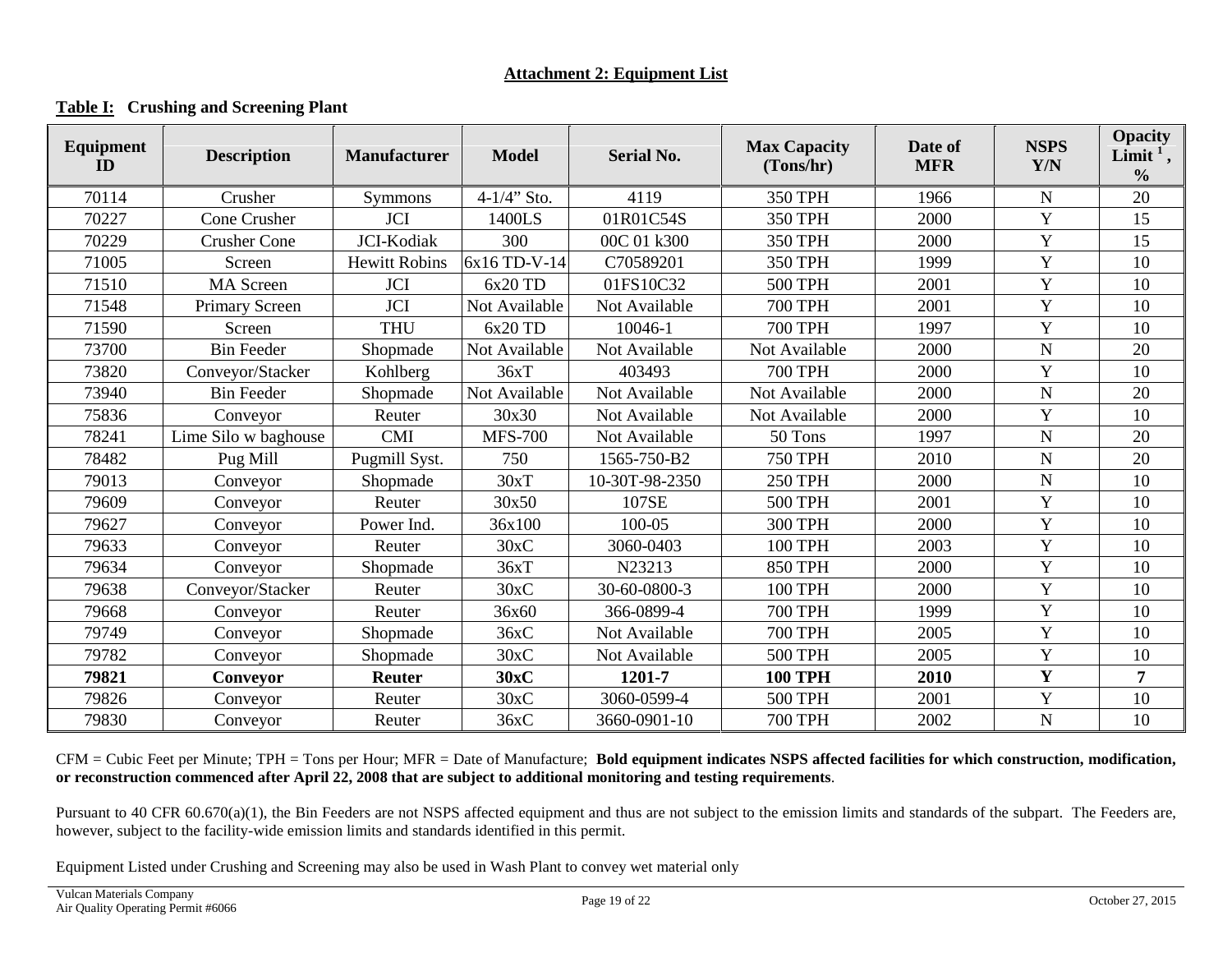#### **Table I: Crushing and Screening Plant -Continued**

| <b>Equipment ID</b> | <b>Description</b> | <b>Manufacturer</b> | <b>Model</b> | <b>Serial No.</b>    | <b>Max Capacity</b><br>(Tons/hr) | Date of<br><b>Manufacture</b> | <b>NSPS</b><br>Y/N | <b>Opacity</b><br>Limit,<br>$\frac{0}{0}$ |
|---------------------|--------------------|---------------------|--------------|----------------------|----------------------------------|-------------------------------|--------------------|-------------------------------------------|
| 79837               | Conveyor           | <b>Reuter</b>       | 36x60        | 3660-0800-1          | <b>700 TPH</b>                   | 2008                          | <b>NSPS</b>        | 7                                         |
| 79838               | Conveyor           | Reuter              | 30xC         | 3060-0701-7          | <b>300 TPH</b>                   | 1999                          | <b>NSPS</b>        | 10                                        |
| 79857               | Conveyor           | <b>Shopmade</b>     | 36xC         | 36-225-2282-6071     | <b>700 TPH</b>                   | 2010                          | <b>NSPS</b>        | 7                                         |
| 79890               | Conveyor           | <b>Reuter</b>       | 30xC         | 3060-0505-1          | <b>300 TPH</b>                   | 2010                          | <b>NSPS</b>        | 7                                         |
| 79947               | Conveyor           | Western             | 36xT         | STK303624            | <b>700 TPH</b>                   | 2008                          | <b>NSPS</b>        | $\overline{7}$                            |
| 79948               | Conveyor           | <b>Reuter</b>       | 36xC         | STK5603624           | <b>450 TPH</b>                   | 2008                          | <b>NSPS</b>        | $\overline{7}$                            |
| 79949               | <b>Stacker</b>     | Western             | 36xT         | <b>RAD8026300</b>    | <b>700 TPH</b>                   | 2008                          | <b>NSPS</b>        | 7                                         |
| 82026               | <b>Stacker</b>     | Spalding            | 30xT         | Not Available        | <b>250 TPH</b>                   | 2003                          | <b>NSPS</b>        | 10                                        |
| 82043               | Conveyor           | <b>Reuter</b>       | 30x60        | <b>Not Available</b> | <b>250 TPH</b>                   | 2010                          | <b>NSPS</b>        | $\overline{7}$                            |
| 82045               | Conveyor           | <b>Shopmade</b>     | 24xC         | <b>Not Available</b> | <b>500 TPH</b>                   | 2010                          | <b>NSPS</b>        | 7                                         |
| 82047               | Conveyor           | <b>Shopmade</b>     | 48xC         | <b>Not Available</b> | <b>700 TPH</b>                   | 2010                          | <b>NSPS</b>        | 7                                         |
| 82049               | Conveyor           | <b>Shopmade</b>     | 48xC         | <b>Not Available</b> | <b>700 TPH</b>                   | 2010                          | <b>NSPS</b>        | $\overline{7}$                            |
| 82050               | Conveyor           | <b>Reuter</b>       | 36xC         | 3660-0406-1          | <b>600 TPH</b>                   | 2010                          | <b>NSPS</b>        | 7                                         |
| 82053               | Feeder             | Shopmade            | 24xC         | Not Available        | <b>450 TPH</b>                   | 2010                          | N/A                | 20                                        |
| 82054               | Conveyor           | <b>Shopmade</b>     | 30xC         | <b>Not Available</b> | <b>600 TPH</b>                   | 2010                          | <b>NSPS</b>        | 7                                         |
| 82055               | Conveyor           | <b>Shopmade</b>     | 24xC         | <b>Not Available</b> | <b>450 TPH</b>                   | 2010                          | <b>NSPS</b>        | 7                                         |
| 82056               | Conveyor           | <b>Shopmade</b>     | 48xC         | 3660-0605            | <b>450 TPH</b>                   | 2010                          | <b>NSPS</b>        | $\overline{7}$                            |
| 82057               | Conveyor           | <b>Shopmade</b>     | 48xC         | <b>Not Available</b> | <b>450 TPH</b>                   | 2010                          | <b>NSPS</b>        | $\overline{7}$                            |
| 82058               | Conveyor           | <b>Shopmade</b>     | 48xC         | <b>Not Available</b> | <b>450 TPH</b>                   | 2010                          | <b>NSPS</b>        | 7                                         |
| 82059               | Conveyor           | <b>Shopmade</b>     | 36xC         | <b>Not Available</b> | <b>700 TPH</b>                   | 2010                          | <b>NSPS</b>        | 7                                         |
| 82062               | Conveyor           | <b>Reuter</b>       | 30xC         | 3060-1201-2          | <b>300 TPH</b>                   | 2010                          | <b>NSPS</b>        | $\overline{7}$                            |
| 82065               | Conveyor           | <b>Shopmade</b>     | 30xC         | 3060-1201-4          | <b>300 TPH</b>                   | 2010                          | <b>NSPS</b>        | 7                                         |
| 82073               | Conveyor           | <b>Reuter</b>       | 30xC         | 3030-0805-5          | <b>300 TPH</b>                   | 2010                          | <b>NSPS</b>        | $\overline{7}$                            |
| 82251               | Conveyor           | Shopmade            | 36x1100      | <b>Not Available</b> | <b>700 TPH</b>                   | 2012                          | <b>NSPS</b>        | $\overline{7}$                            |
| 85093               | Conveyor           | Reuter              | 30xC         | 3060-0805-3          | <b>300 TPH</b>                   | 2010                          | <b>NSPS</b>        | $\overline{7}$                            |

CFM = Cubic Feet per Minute; TPH = Tons per Hour; **Bold equipment indicates NSPS affected facilities for which construction, modification, or reconstruction commenced after April 22, 2008 that are subject to additional monitoring and testing requirements**.

Pursuant to 40 CFR 60.670(a)(1), the Bin Feeders are not NSPS affected equipment and thus are not subject to the emission limits and standards of the subpart. The Feeders are, however, subject to the facility-wide emission limits and standards identified in this permit.

Equipment Listed under Crushing and Screening may also be used in Wash Plant to convey wet material only.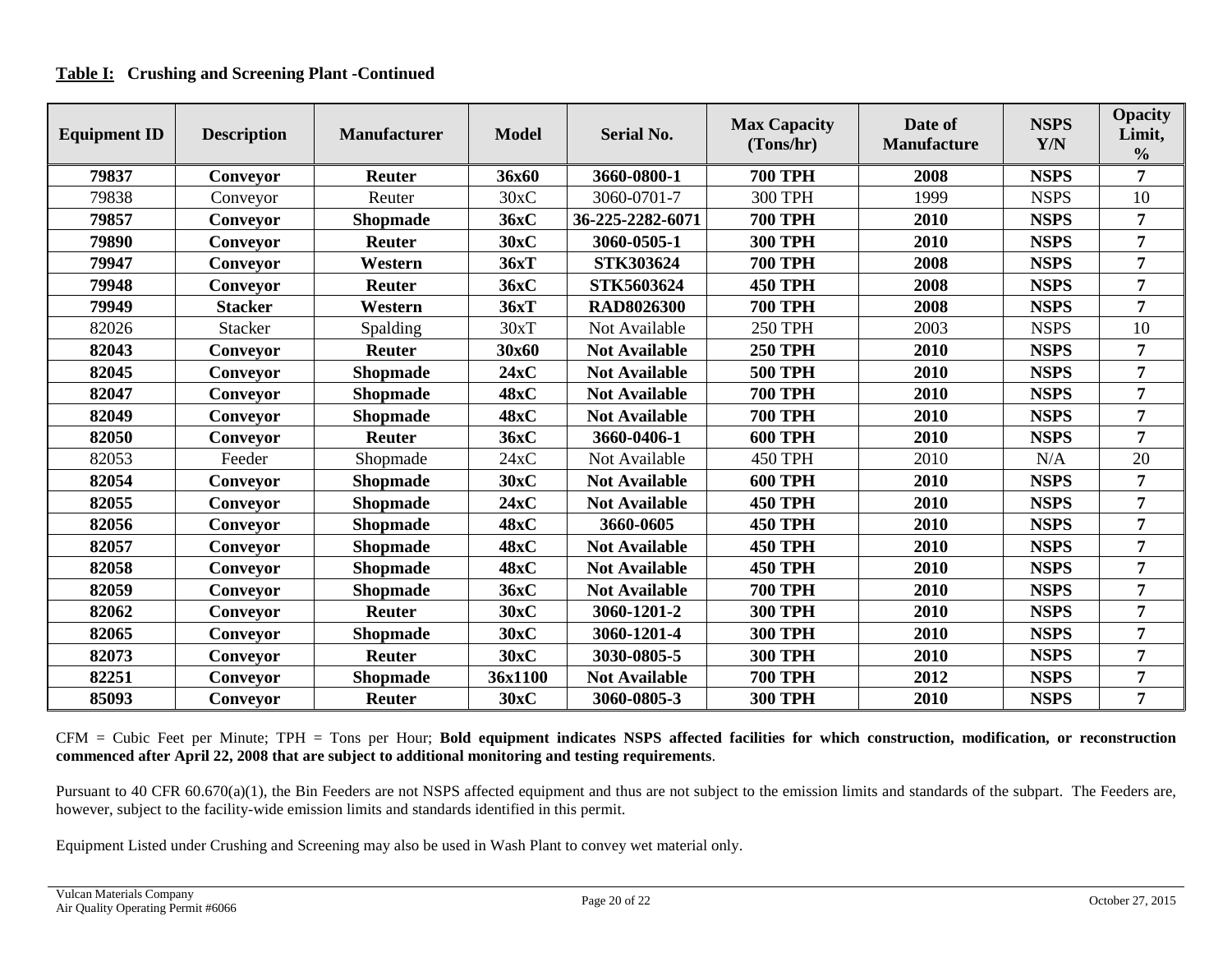# **Table II: Hot Mix Asphalt Plant**

| <b>Equipment ID</b> | <b>Description</b>                 | <b>Manufacturer</b> | <b>Model</b>               | <b>Serial No.</b>            | <b>Max Capacity</b><br>(Tons/hr) | Date of<br><b>Manufacture</b> | <b>NSPS</b><br>Y/N | <b>Opacity</b><br>Limit,<br>$\frac{0}{0}$ |
|---------------------|------------------------------------|---------------------|----------------------------|------------------------------|----------------------------------|-------------------------------|--------------------|-------------------------------------------|
| 13233               | Conveyor                           | Reuter              | 30xC                       | 3030-0500-1                  | 350 TPH                          | 2010                          | N/A                | 20                                        |
| 71509               | <b>Scalping Screen</b>             | Simco               | Not Available              | 22092                        | 350 TPH                          | 1997                          | N/A                | 20                                        |
| 73762               | Conveyor                           | <b>CMI</b>          | Not Available              | 190                          | 350 TPH                          | 1997                          | N/A                | 20                                        |
| 73763               | Conveyor                           | <b>CMI</b>          | Not Available              | 2BCF001                      | <b>350 TPH</b>                   | 1997                          | N/A                | 20                                        |
| 73785-73788         | 4-Bin Feeder                       | <b>CMI</b>          | Not Available              | 190                          | Not Available                    | 1997                          | N/A                | 20                                        |
| 73789-73790         | 2-Bin Feeder                       | Morse               | Not Available              | 190                          | Not Available                    | 1997                          | N/A                | 20                                        |
| 73938               | <b>RAP</b> Feeder                  | Shopmade            | Not Available              | 88/110                       | Not Available                    | 2000                          | N/A                | 20                                        |
| 73939               | <b>RAP</b> Feeder                  | Shopmade            | Not Available              | 88/110                       | Not Available                    | 2000                          | N/A                | 20                                        |
| 74087               | Baghouse                           | <b>CMI</b>          | <b>RA 4-48</b>             | 125                          | 67000 CFM                        | 1997                          | <b>NSPS</b>        | 20                                        |
| 78234               | Drum Dryer (waste oil)             | <b>CMI</b>          | Not Available              | 121                          | 350 TPH                          | 1997                          | <b>NSPS</b>        | 20                                        |
| 78235               | <b>Asphalt Heater</b><br>(propane) | Gencor              | Not Available              | 4121197                      | 2 MMBTU                          | 2002                          | N/A                | 20                                        |
| 78237               | Lime Silo w/baghouse               | <b>CMI</b>          | <b>MFS-700</b>             | 116                          | 50 Tons                          | 1997                          | <b>NSPS</b>        | 20                                        |
| 78242               | Pug Mill                           | Saguaro             | Not Available              | Not Available                | <b>350 TPH</b>                   | 1997                          | <b>NSPS</b>        |                                           |
| 78432               | <b>Asphalt Silo</b>                | Gencor              | Not Available              | 200TD-150-1772-<br>$\Omega$  | 200 Tons                         | 2003                          | <b>NSPS</b>        | 20                                        |
| 78433               | <b>Asphalt Silo</b>                | Gencor              | Not Available              | 200TD-150-1772-<br>$\Omega$  | 200 Tons                         | 2003                          | <b>NSPS</b>        | 20                                        |
| 78435               | Drag Slat Conveyor                 | Gencor              | FAAB-0063-<br>44761        | 400 TPHSC-01-<br>1708-03-NA  | <b>400 TPH</b>                   | 2003                          | <b>NSPS</b>        | 20                                        |
| 79204               | Conveyor                           | Shopmade            | 24xT                       | 145-24T88                    | <b>350 TPH</b>                   | 1988                          | <b>NSPS</b>        | 20                                        |
| 79631               | Conveyor                           | <b>CMI</b>          | N/A                        | 3030-0597-1                  | 350 TPH                          | 1997                          | <b>NSPS</b>        | 20                                        |
| 79632               | Conveyer                           | <b>CMI</b>          | Not Available              | Not Available                | 350 TPH                          | 1997                          | <b>NSPS</b>        | 20                                        |
| 79763               | 2-Bin Feeder                       | Morse               | Not Available              | 2 BFC 001                    | Not Available                    | 1997                          | N/A                | 20                                        |
| 79901               | <b>Transverse Conveyor</b>         | Gencor              | <b>VAAB-0044-</b><br>45139 | 400 TPHSC-16 -<br>1707-03-NA | 350 TPH                          | 2003                          | N/A                | 20                                        |
| 82186               | <b>RAP Collector</b>               | Shopmade            | 24xT                       | 88/110                       | <b>300 TPH</b>                   | 2000                          | N/A                | 20                                        |
| 13225               | A C Oil Tank                       | Heatec              | Not Available              | H89-215                      | 25000 Gal.                       | 1987                          | N/A                | 20                                        |
| 49352               | A C Oil Tank                       | <b>CMI</b>          | Not Available              | 310                          | 20000 Gal                        | 1997                          | N/A                | 20                                        |
| 49352               | <b>Burner Fuel Tank</b>            | <b>CMI</b>          | Not Available              | 310                          | 10000 Gal.                       | 1987                          | N/A                | 20                                        |

CFM = Cubic Feet per Minute; TPH = Tons per Hour;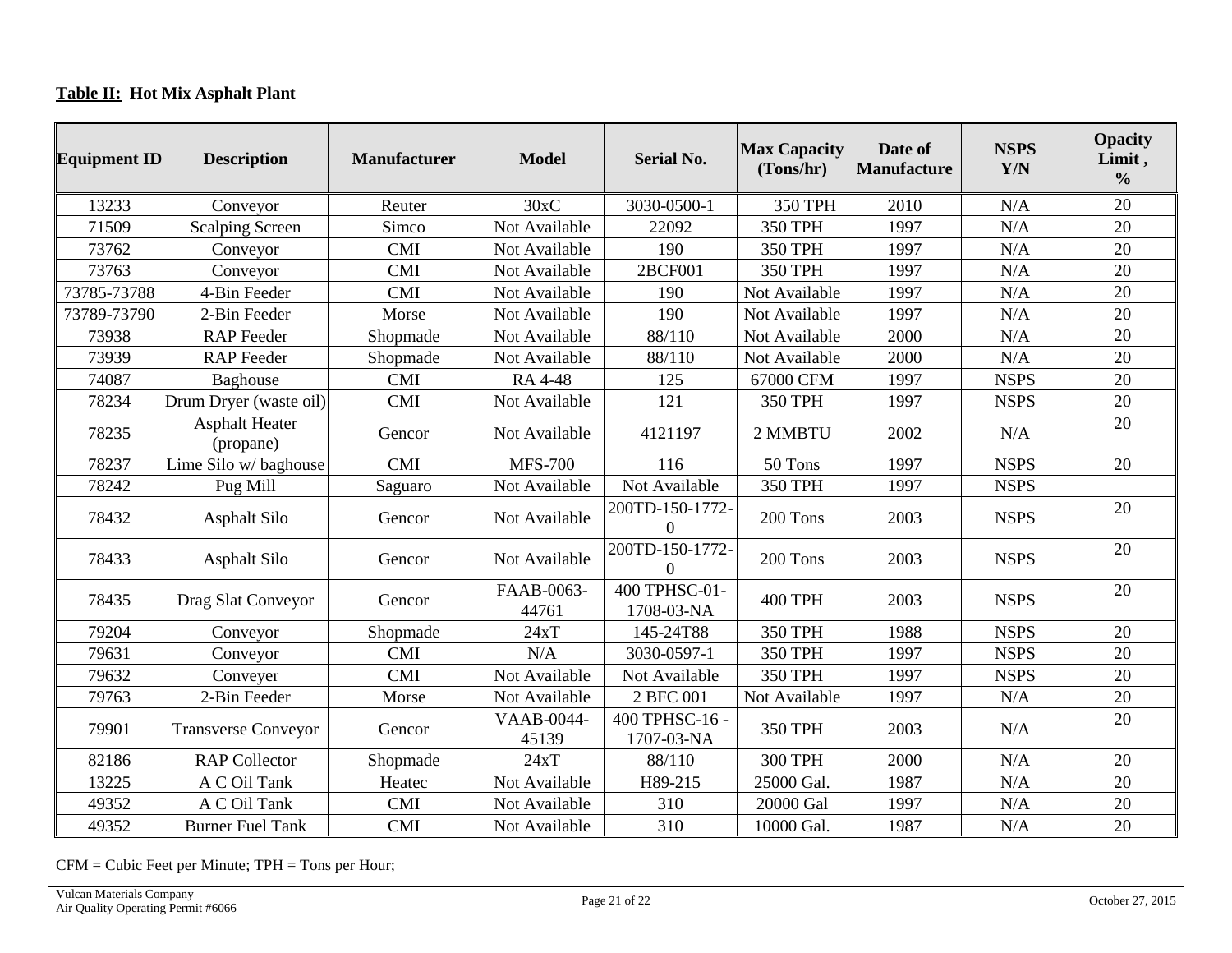#### **Table III: Wash Plant**

| Equipment<br>ID | <b>Description</b> | <b>Manufacturer</b> | <b>Model</b>  | <b>Serial No.</b> | <b>Max</b><br>Capacity<br>(Tons/hr) | Date of<br><b>Manufacture</b> | <b>Spray</b><br>nozzle<br><b>location</b> | <b>NSPS</b><br>Y/N |
|-----------------|--------------------|---------------------|---------------|-------------------|-------------------------------------|-------------------------------|-------------------------------------------|--------------------|
| 70651           | Blade Mill         | Mclannahan          | 44x32 DSC     | 20003065          | <b>400 TPH</b>                      | 1995                          | N/A                                       | N/A                |
| 70711           | Sand Screw         | Eagle Iron          | 44x32 DSF     | 16509             | <b>300 TPH</b>                      | 2010                          | N/A                                       | N/A                |
| 70712           | <b>Blade Mill</b>  | Eagle Iron          | Not Available | 16214             | <b>400 TPH</b>                      | 2003                          | N/A                                       | N/A                |
| 70732           | Dewatering Screen  | <b>LPT</b>          | 6x12          | V0302006          | <b>250 TPH</b>                      | 2007                          | N/A                                       | N/A                |
| 71116           | Screen             | Svedala             | 8x16 TDI      | 26A170            | <b>400 TPH</b>                      | 1968                          | N/A                                       | N/A                |
| 71550           | Screen             | <b>JCI</b>          | $6x20$ TD     | O2L-PO7-D-32      | 350 TPH                             | 2002                          | N/A                                       | Unknown            |
| 72995           | Feeder             | Shopmade            | 42xT          | Not Available     | <b>400 TPH</b>                      | 2007                          | N/A                                       | N/A                |
| 73819           | Feeder             | Reuter              | Not Available | 3612-0102         | <b>400 TPH</b>                      | 2002                          | N/A                                       | N/A                |
| 79726           | Conveyor           | Reuter              | 30xC          | Not Available     | <b>400 TPH</b>                      | 2000                          | N/A                                       | Unknown            |
| 79822           | Conveyor           | <b>KPI</b>          | 30xC          | Not Available     | <b>250 TPH</b>                      | 2010                          | N/A                                       | Unknown            |
| 79905           | Conveyor           | Shopmade            | 36xT          | Not Available     | <b>400 TPH</b>                      | 2003                          | N/A                                       | Unknown            |
| 79911           | Conveyor           | Shopmade            | 30xC          | Not Available     | <b>250 TPH</b>                      | 2010                          | N/A                                       | Unknown            |
| 82061           | Conveyor           | Reuter              | 30xC          | 3060-0402-1       | 60 TPH                              | 2010                          | N/A                                       | Unknown            |
| 82063           | Conveyor           | Superior            | 36xC          | U8035 2007        | <b>100 TPH</b>                      | 2010                          | N/A                                       | Unknown            |

TPH = Tons per Hour;

Pursuant to 40 CFR 60.670(a)(1), the Bin Feeders are not NSPS affected equipment and thus are not subject to the emission limits and standards of the subpart. The Feeders are, however, subject to the facility-wide emission limits and standards identified in this permit.

Pursuant to 40 CFR 60.670(a)(2), the NSPS provisions do not apply to facilities in wet processing operations that process saturated material. However, facilities that process materials prior to the pre-material saturation point are subject to NSPS provisions.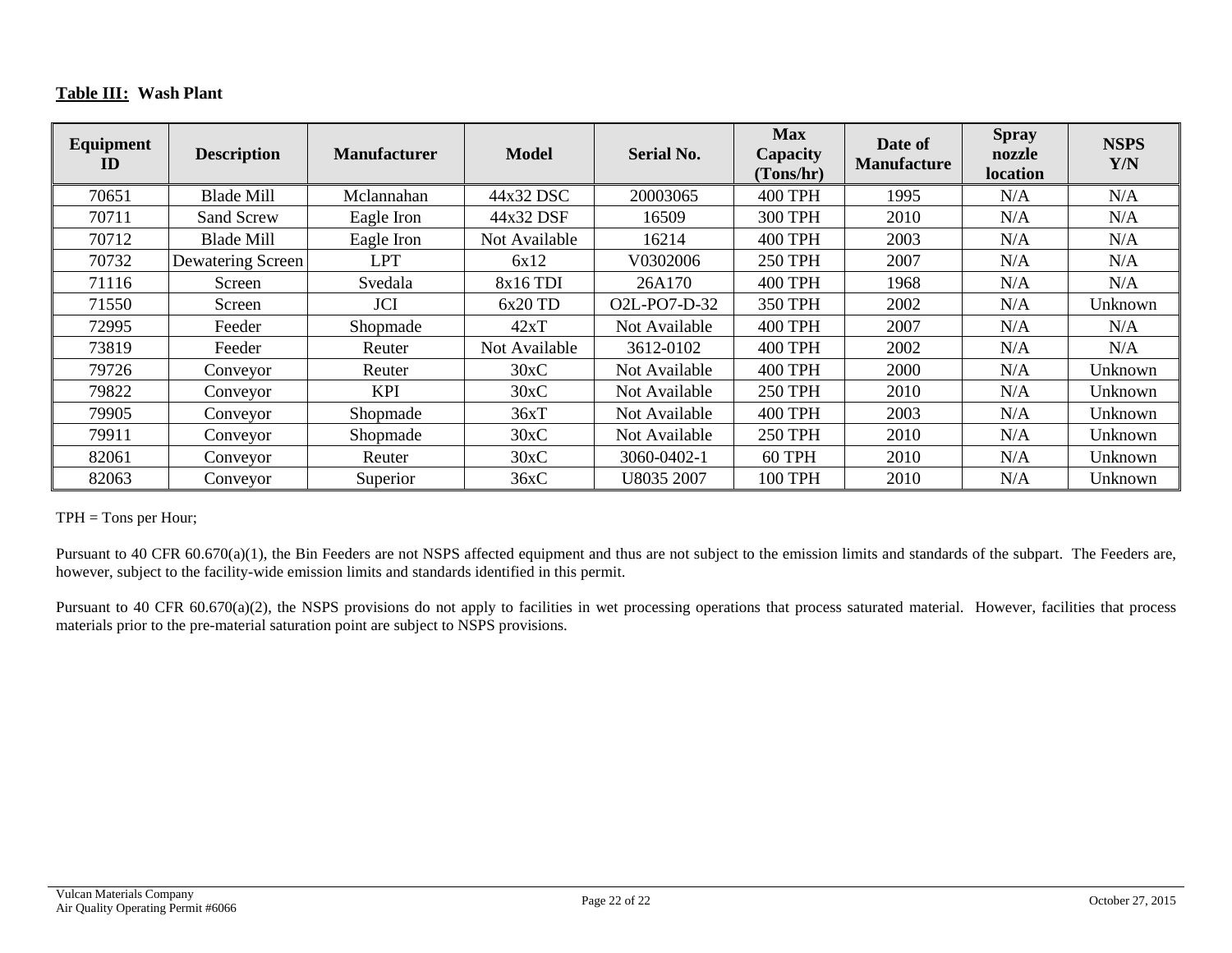| <b>Equipment ID</b> | <b>Description</b> | <b>Manufacturer</b> | <b>Model</b>  | <b>Serial No.</b> | <b>Max Capacity</b><br>(Tons/hr) | Date of<br><b>Manufacture</b> | <b>NSPS</b><br>Y/N |
|---------------------|--------------------|---------------------|---------------|-------------------|----------------------------------|-------------------------------|--------------------|
| 70228               | Jaw Crusher        | Pioneer-Kohlberg    | 30x42         | 402998            | <b>850 TPH</b>                   | 2000                          | <b>NSPS</b>        |
| 70677               | <b>Sand Screw</b>  | Kohlberg            | 44x32 SSF     | 402592            | <b>300 TPH</b>                   | 2010                          | N/A                |
| 71512               | Screen             | JCI                 | 7x20 TD       | 00LP013J38        | <b>850 TPH</b>                   | 2001                          | <b>NSPS</b>        |
| 75887               | <b>Jaw Crusher</b> | Pioneer             | Not Available | Not Available     | <b>700 TPH</b>                   | 2000                          | <b>NSPS</b>        |
| 79612               | Conveyor           | Shopmade            | 30x100        | 100-02            | <b>850 TPH</b>                   | 1999                          | <b>NSPS</b>        |
| 79614               | Conveyor           | Shopmade            | 30x100        | 100-04            | <b>300 TPH</b>                   | 2000                          | <b>NSPS</b>        |
| 79629               | Conveyor           | Shopmade            | 30x150        | N23298            | <b>850 TPH</b>                   | 2000                          | <b>NSPS</b>        |
| 79635               | Conveyor           | Shopmade            | 36x104 36xT   | 9-36-7817-AA      | <b>850 TPH</b>                   | 2000                          | <b>NSPS</b>        |
| 79636               | Conveyor           | <b>SLS</b>          | 36xT          | 9-36-7818-AA      | <b>850 TPH</b>                   | 2000                          | <b>NSPS</b>        |
| 79637               | Conveyor           | Shopmade            | N/A           | 9-36-7811-AA      | <b>850 TPH</b>                   | 2000                          | <b>NSPS</b>        |
| 79639               | Conveyor           | Shopmade            | 36x2500       | N23311            | <b>850 TPH</b>                   | 2004                          | <b>NSPS</b>        |
| 79656               | Conveyor           | Shopmade            | 36xT          | 36-7851-AA        | <b>850 TPH</b>                   | 2005                          | <b>NSPS</b>        |
| 79657               | Conveyor           | Shopmade            | 36x104        | 9-36-7809-AA      | <b>850 TPH</b>                   | 2001                          | <b>NSPS</b>        |
| 79659               | Conveyor           | <b>THR</b>          | 36x136        | 1541              | <b>850 TPH</b>                   | 2005                          | <b>NSPS</b>        |
| 79727               | Conveyor           | Reuter              | 30x245        | 3660-0406-1       | <b>450 TPH</b>                   | 2000                          | <b>NSPS</b>        |
| 79728               | Conveyor           | Shopmade            | 36x80         | Not Available     | <b>450 TPH</b>                   | 2000                          | <b>NSPS</b>        |
| 79729               | Conveyor           | Reuter              | 30xC          | 3030-0102-1       | <b>850 TPH</b>                   | 2005                          | <b>NSPS</b>        |
| 79730               | Conveyor           | <b>JCI</b>          | 42x25         | Not Available     | <b>450 TPH</b>                   | 2000                          | <b>NSPS</b>        |
| 79731               | Conveyor           | Reuter              | 30x60         | Not Available     | <b>300 TPH</b>                   | 2000                          | <b>NSPS</b>        |
| 79732               | Conveyor           | Reuter              | 30x60         | Not Available     | <b>100 TPH</b>                   | 2000                          | <b>NSPS</b>        |
| 79733               | <b>Stacker</b>     | Reuter              | 30x60         | Not Available     | 100 TPH                          | 2000                          | <b>NSPS</b>        |
| 79734               | <b>Stacker</b>     | Reuter              | 30x60         | Not Available     | 60 TPH                           | 2000                          | <b>NSPS</b>        |
| 79735               | Conveyor           | Reuter              | 30x30         | Not Available     | <b>250 TPH</b>                   | 2000                          | <b>NSPS</b>        |
| 79748               | Conveyor           | Shopmade            | 36xC          | Not Available     | <b>700 TPH</b>                   | 2005                          | <b>NSPS</b>        |
| 79824               | <b>Stacker</b>     | Reuter              | 30x60         | Not Available     | 40 TPH                           | 2000                          | <b>NSPS</b>        |
| 79825               | Stacker            | Superior            | 36x60         | Not Available     | 100 TPH                          | 2006                          | <b>NSPS</b>        |

**Table IV: Inactive Equipment (Spares that may be exchanged with other equipment)**

CFM = Cubic Feet per Minute; TPH = Tons per Hour;

Equipment Listed under Crushing and Screening may also be used in the Wash Plant to convey saturated wet material without requiring any compliance testing.

Pursuant to 40 CFR 60.670(a)(2), the NSPS provisions do not apply to facilities in wet processing operations that process saturated material. However, facilities that process materials prior to the pre-material saturation point are subject to NSPS provisions.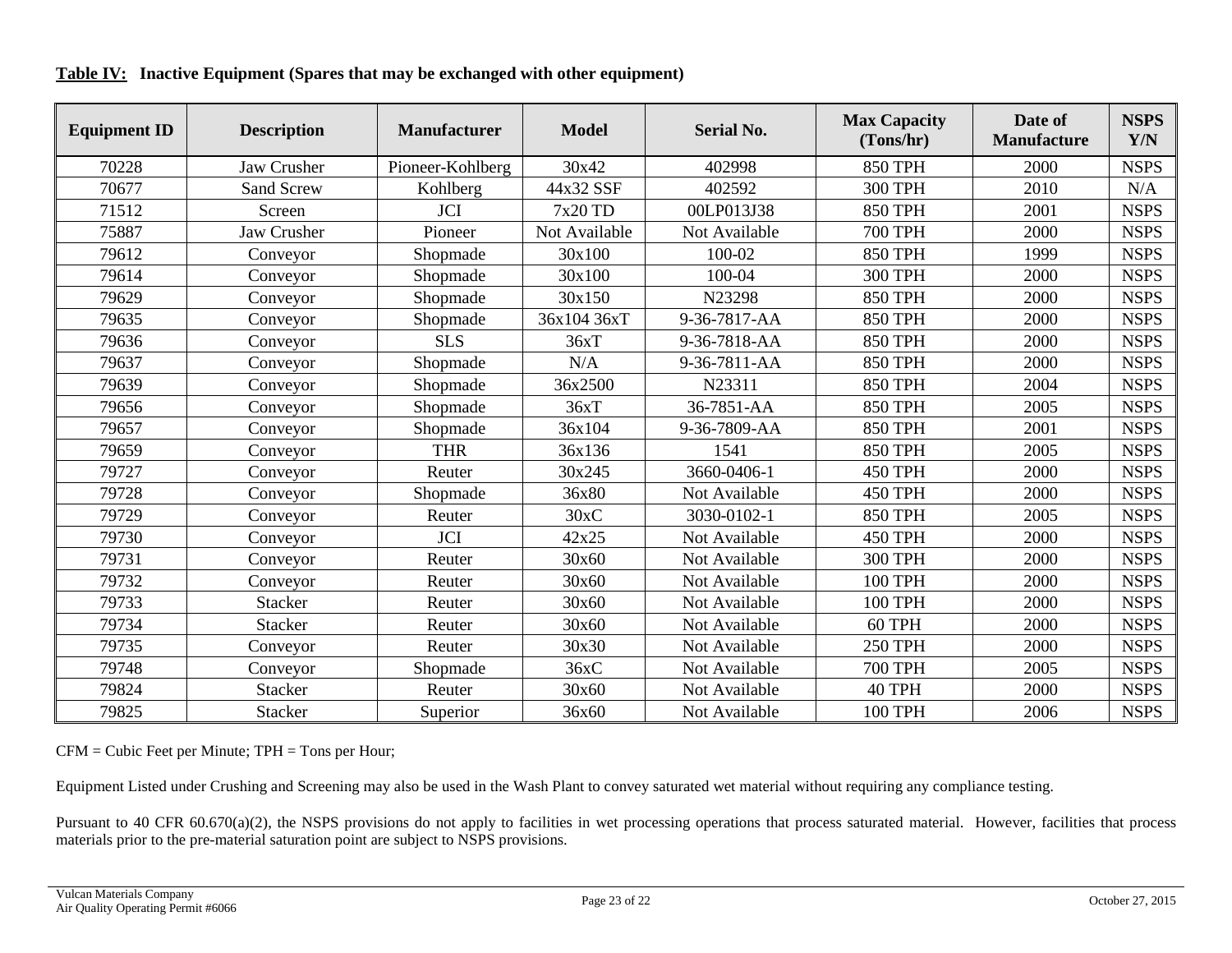**Table IV: Inactive Equipment (Spares that may be exchanged with other equipment) - Continued**

| <b>Equipment ID</b> | <b>Description</b> | <b>Manufacturer</b> | <b>Model</b>         | <b>Serial No.</b>    | <b>Max Capacity</b><br>(Tons/hr) | Date of<br><b>Manufacture</b> | <b>NSPS</b><br>Y/N |
|---------------------|--------------------|---------------------|----------------------|----------------------|----------------------------------|-------------------------------|--------------------|
| 79827               | Conveyor           | Reuter              | 30x60                | Not Available        | <b>500 TPH</b>                   | 2000                          | <b>NSPS</b>        |
| 79829               | Conveyor           | Reuter              | 30x60                | Not Available        | <b>250 TPH</b>                   | 2002                          | <b>NSPS</b>        |
| 79856               | Conveyor           | <b>Shopmade</b>     | 36xC                 | 36-225-2281-6071     | <b>700 TPH</b>                   | 2010                          | <b>NSPS</b>        |
| 79870               | <b>Stacker</b>     | Reuter              | 30x60                | Not Available        | <b>100 TPH</b>                   | 2000                          | <b>NSPS</b>        |
| 79885               | Conveyor           | JCI                 | 48x16                | Not Available        | <b>100 TPH</b>                   | 2000                          | <b>NSPS</b>        |
| 82060               | Conveyor           | <b>Shopmade</b>     | 30xC                 | <b>Not Available</b> | <b>300 TPH</b>                   | 2010                          | <b>NSPS</b>        |
| 85088               | Feeder             | Kohlberg            | 42x20                | 403303               | Not Available                    | Not Available                 | N/A                |
| 85089               | Conveyor           | <b>Shopmade</b>     | <b>Not Available</b> | N/A                  | <b>300 TPH</b>                   | 2010                          | <b>NSPS</b>        |

TPH = Tons per Hour, **Bold equipment indicates NSPS affected facilities for which construction, modification, or reconstruction commenced after April 22, 2008 that are subject to additional monitoring and testing requirements**.